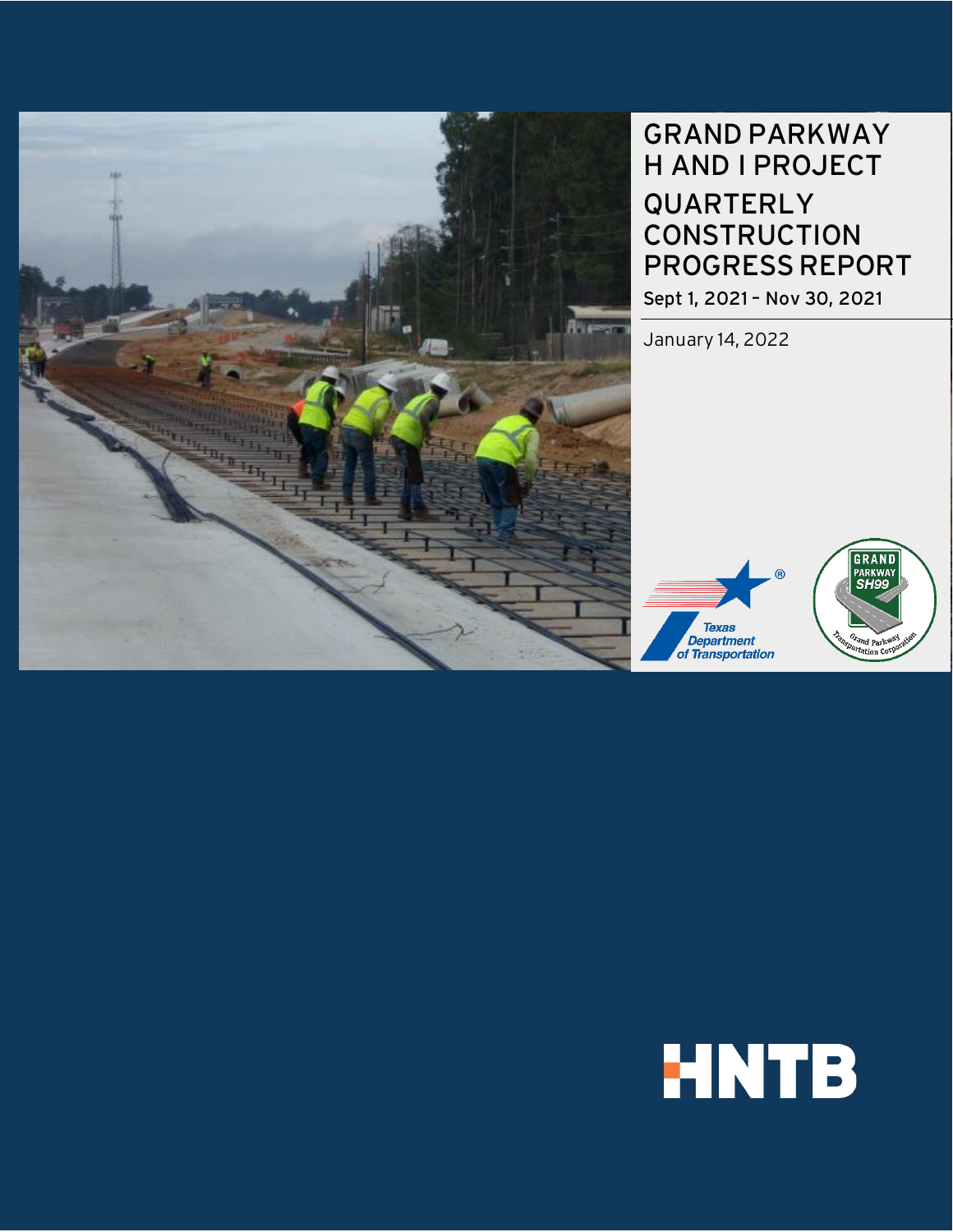#### **Table of Content**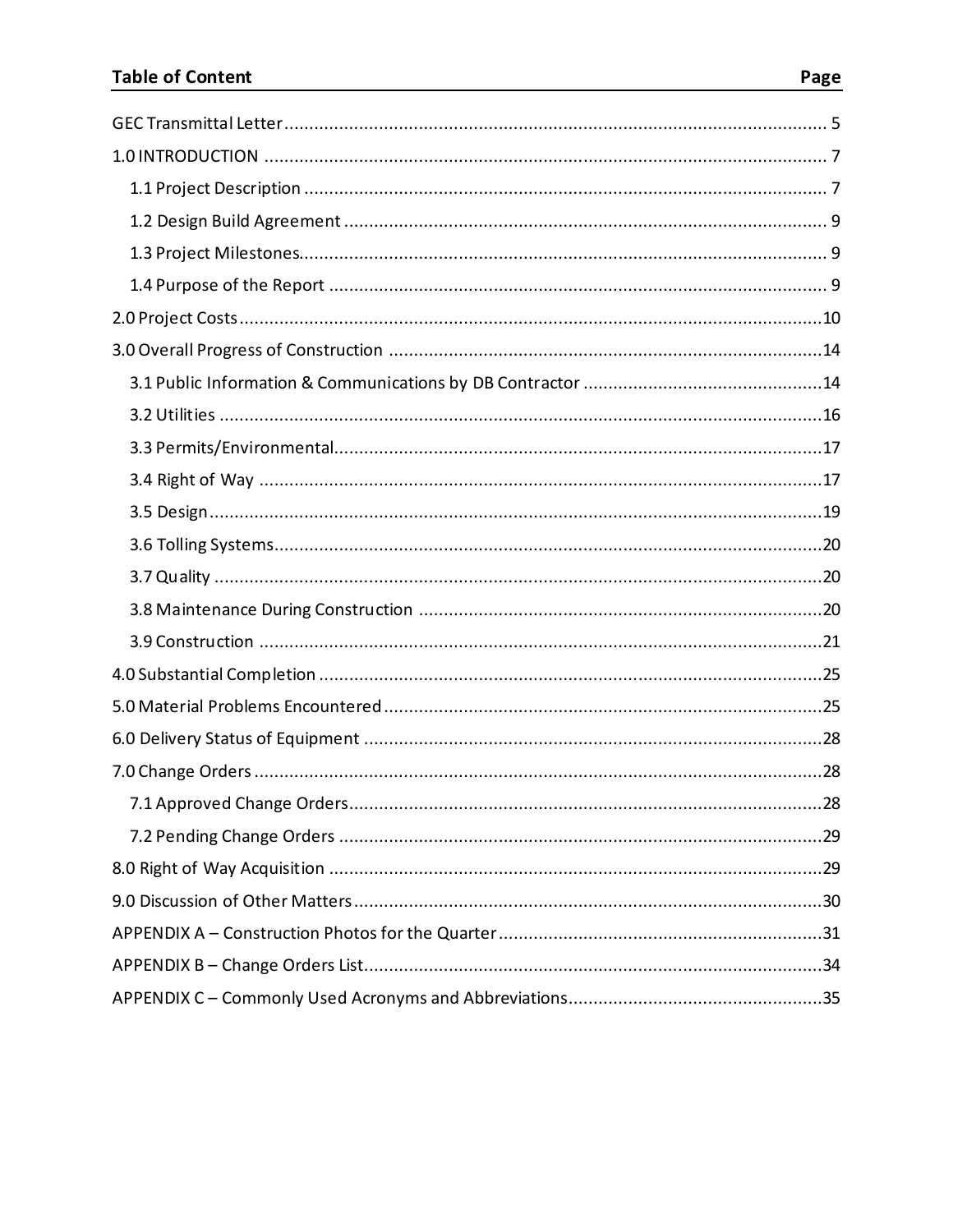| Figure A.2: Caney Creek Tributary After Tropical Storm Nicholas in Segment H1B 31 |  |
|-----------------------------------------------------------------------------------|--|
|                                                                                   |  |
|                                                                                   |  |
|                                                                                   |  |
|                                                                                   |  |
|                                                                                   |  |
|                                                                                   |  |
|                                                                                   |  |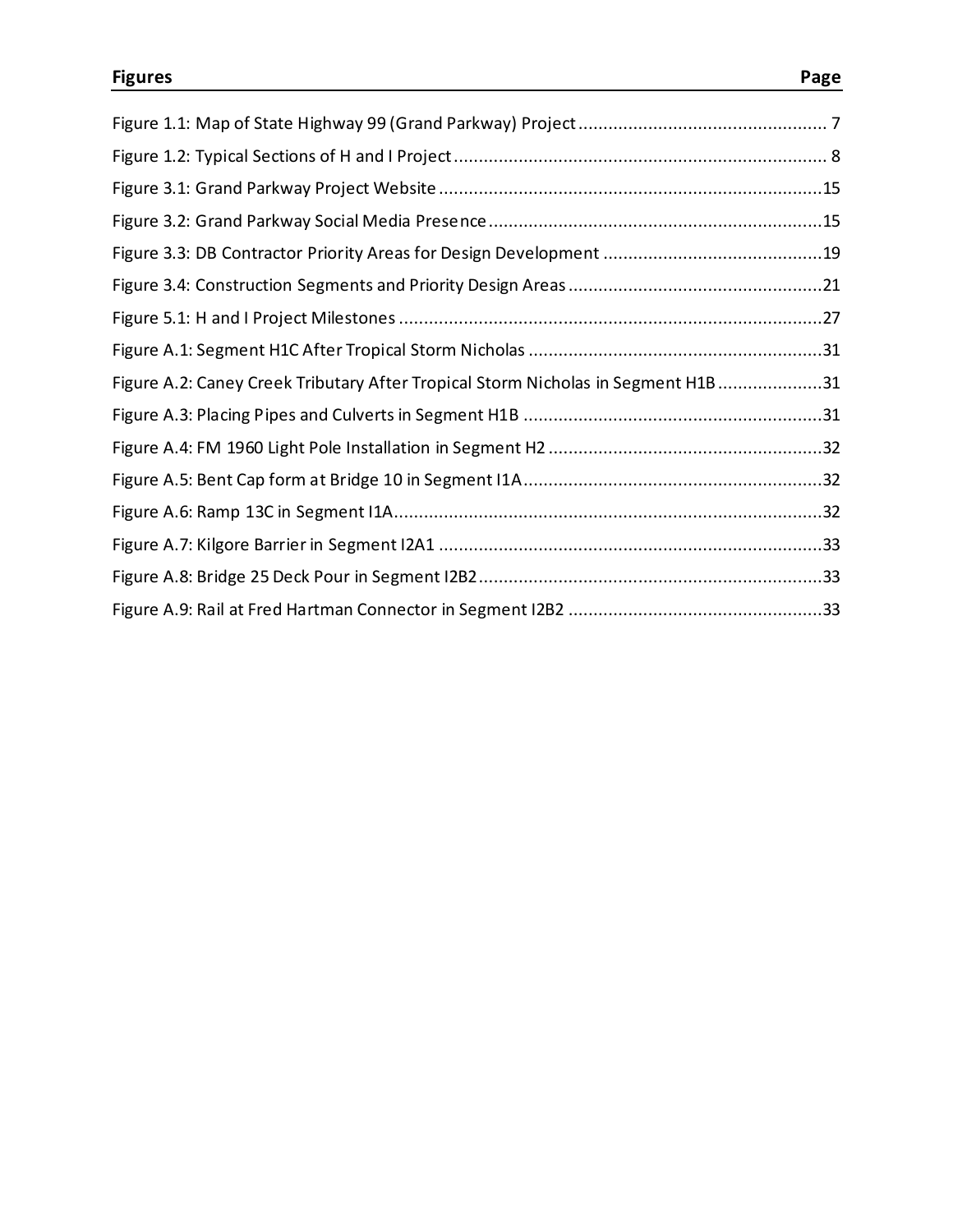| Table 2.1A: GPTC H and I Project Budgets, Actuals, Forecasts and Total Estimated Costs |  |
|----------------------------------------------------------------------------------------|--|
| Table 2.1B: TxDOT H and I Budgets, Actuals, Forecasts and Total Estimated Costs        |  |
|                                                                                        |  |
| Table 2.3: H and I Project Design Build Agreement Construction Draw (\$ Thousands)14   |  |
|                                                                                        |  |
|                                                                                        |  |
|                                                                                        |  |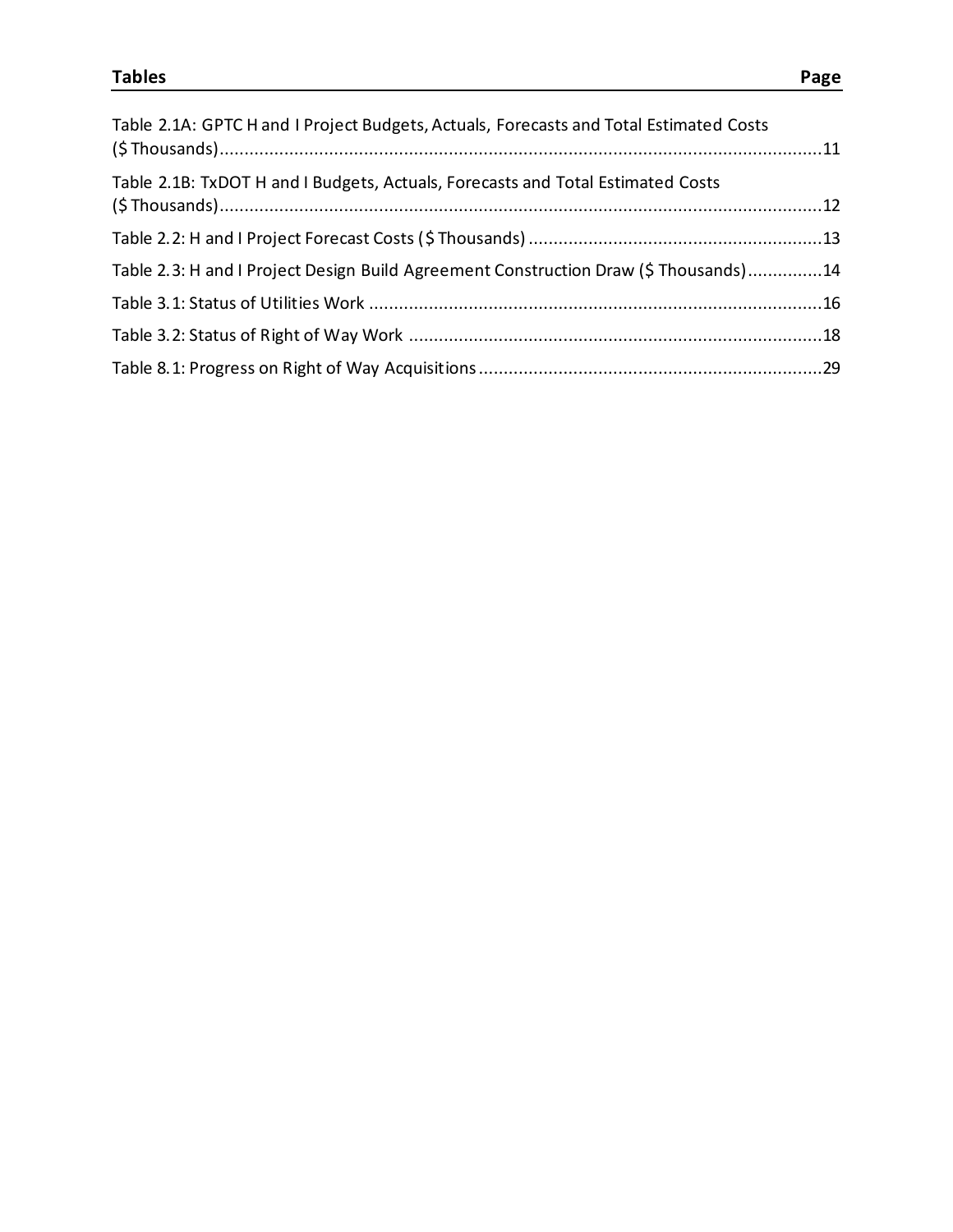<span id="page-4-0"></span>Houston, TX 77002

**HNTB Corporation** 1301 Fannin Street Telephone (346) 352-5620 Infrastructure Solutions Suite 2000 Facsimile (713) 354-1501

Mr. Benjamin H. Asher Secretary/Treasurer Grand Parkway Transportation Corporation 125 East 11th Street Austin, TX 78701

#### **Subject: Grand Parkway System –H and I Project Quarterly Construction Progress Report for Fiscal Quarter Ended November 30, 2021**

January 14, 2022

Dear Mr. Asher,

As the General Engineering Consultant to the Grand Parkway Transportation Corporation (GPTC) and in accordance with Section 407 of the Trust Agreement between GPTC and US Bank National Association, and Section 23 of the Transportation Infrastructure Finance and Innovation Act (TIFIA) Loan Agreement with the United States Department of Transportation dated August 19, 2021, HNTB is pleased to submit the Quarterly Construction Progress Report for Grand Parkway Segments H, I-1 and I-2, collectively an additional System Segment, and referred to in this report as the H and I Project. This report covers quarterly construction progress of the H and I Project only through November 30, 2021. Accordingly, the provision of this report does not, under any circumstances, imply that there has been no change in the information presented in this report since November 30, 2021.

As described in the requirements set forth in the GPTC Trust Agreement Section 407, the General Engineering Consultant shall prepare a progress report at least quarterly during the acquisition and construction of any portion of the Grand Parkway System which is financed in whole or in part with Obligations, commencing within 120 days from the initial delivery of the initial Obligations or Obligations financing an additional System Segment. The quarters used for reporting are based on GPTC's fiscal year.

GPTC adheres to the requirements outlined in the Trust Agreement which governs the acquisition or construction of such System Segments financed with Obligations as well as the requirements of the TIFIA Loan Agreement. As required by the TIFIA Loan Agreement Section 23(b)(i), this progress report includes (A) the amount of Total Project Costs expended as of the last date of the quarter as well as during the preceding quarter, and the amount of Total Project Costs estimated to be required to complete the Project (Refer to Section 2.0); (B) availability of funds to complete the Project (Refer to Section 2.0); (C) an assessment of the overall construction progress since the date of the last report, together with an assessment of how such progress compares to the construction schedule (Refer to Section 3.0 through 5.0); (D) most recent projections for the Substantial Completion Date (Refer to Section 4.0); (E) a detailed description of all material problems encountered or anticipated and a detailed description of the proposed solutions (Refer to Section 5.0); (F) delivery status of major equipment (Refer to Section 6.0); (G) proposed or pending change orders (Refer to Section 7.0); (H) material changes or deviations from the Borrower's land procurement plans or schedule (Refer to Section 8.0).

Additionally, as specified in the Trust Agreement, this report also includes current estimates of: (i) the date on which such System Segment will be opened for traffic, unless such System Segment shall have been opened for traffic prior to such progress report (Refer to Section 4.0), (ii) the Estimated Date of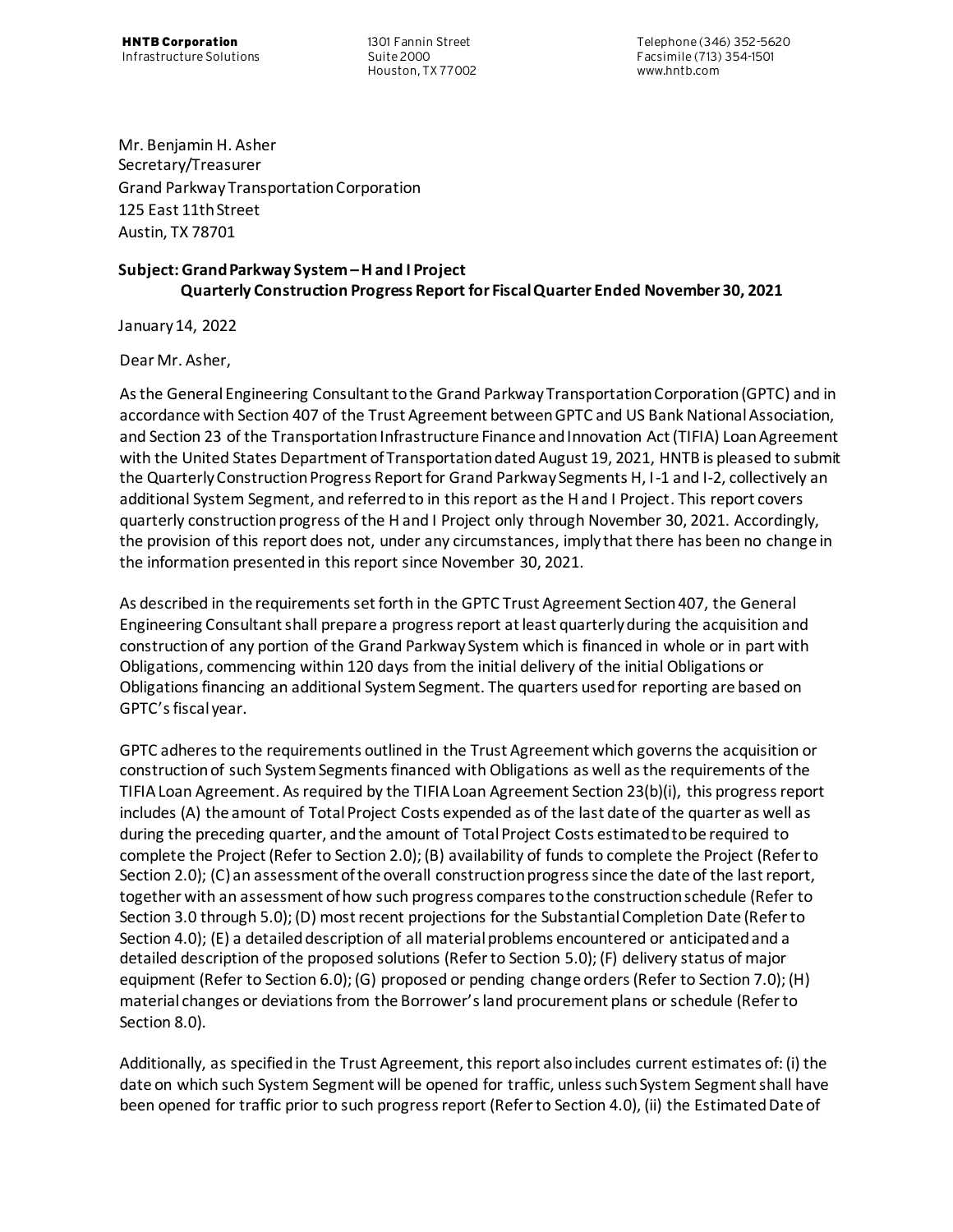Houston, TX 77002

**HNTB Corporation** 1301 Fannin Street Telephone (346) 352-5620 Infrastructure Solutions Suite 2000 Facsimile (713) 354-1501

Completion and an Estimated Date of Substantial Completion of such System Segment (Refer to Sections 4.0 and 5.0), (iii) the cost of such System Segment, but excluding any Obligation discount, and the interest during construction and for one year after completion of construction (Refer to Section 2.0), and (iv) the amount of funds required each six (6) months during the remaining estimated period of construction to meet the above described cost of such System Segment exclusive of funds provided for construction contingencies (Refer to Section 2.0), and accompanied by a progress schedule for such construction, and further including, as to construction, comparisons between the actual times elapsed and the actual costs, and the original estimates of such times and costs (Refer to Sections 3.0 through 5.0). This information, as well as other items relevant to each System Segment, is presented in greater detail within this report.

Best regards,

 $\overline{d}$ 

Stephen A. Hrncir, P.E. Program Manager General Engineering Consultant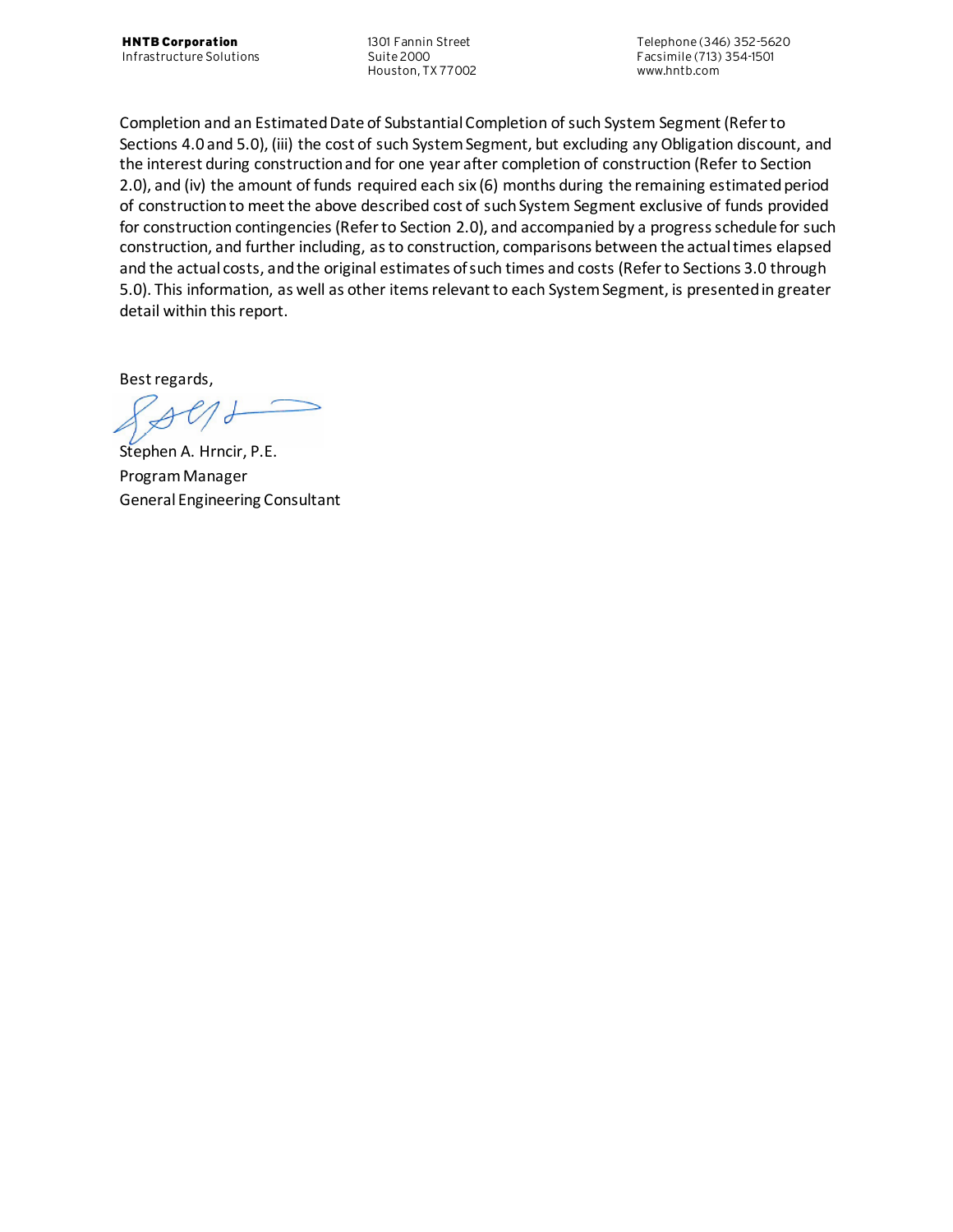## <span id="page-6-0"></span>1.0 INTRODUCTION

This report describes the State Highway 99 Grand Parkway Segment H and I (H and I Project) construction for the first quarter of Fiscal Year 2022, covering the period September 1, 2021 through November 30, 2021. The H and I Project is an extension of the existing Grand Parkway Systemand is being constructed by the Grand Parkway Transportation Corporation (GPTC). GPTC is a non-profit Texas corporation authorized by the Texas Transportation Commission (Commission) to develop, finance, refinance, design, construct, reconstruct, expand, operate and maintain the Grand Parkway System. GPTC was created under the authority of the Commission and issued bonds to finance development and construction of the System. The project is funded entirely from toll revenue bonds and other obligations issued by GPTC.

### <span id="page-6-1"></span>**1.1 Project Description**

The H and I Project is a 52.3-mile section of the overall Grand Parkway Project, a planned 184 mile highway facility around greater Houston extending from State Highway 146 in Galveston County to State Highway 146 in Baytown. It is spread across the seven counties including Brazoria, Chambers, Fort Bend, Galveston, Harris, Liberty and Montgomery. When completed Grand Parkway will provide a third outer loop around the Houston metropolitan area. The Grand Parkway is divided into 11 Segments designated A through I-2 as depicted on the map in Figure 1.1. Segment I-2 is further divided into Segments I-2A and I-2B. The Commission has designated Segments D (Harris County portion), E, F-1, F-2 and G that achieved final acceptance in 2017 and are open to tolled traffic and Segments H, I-1 and I-2 that are under construction as part of the Grand Parkway System.



<span id="page-6-2"></span>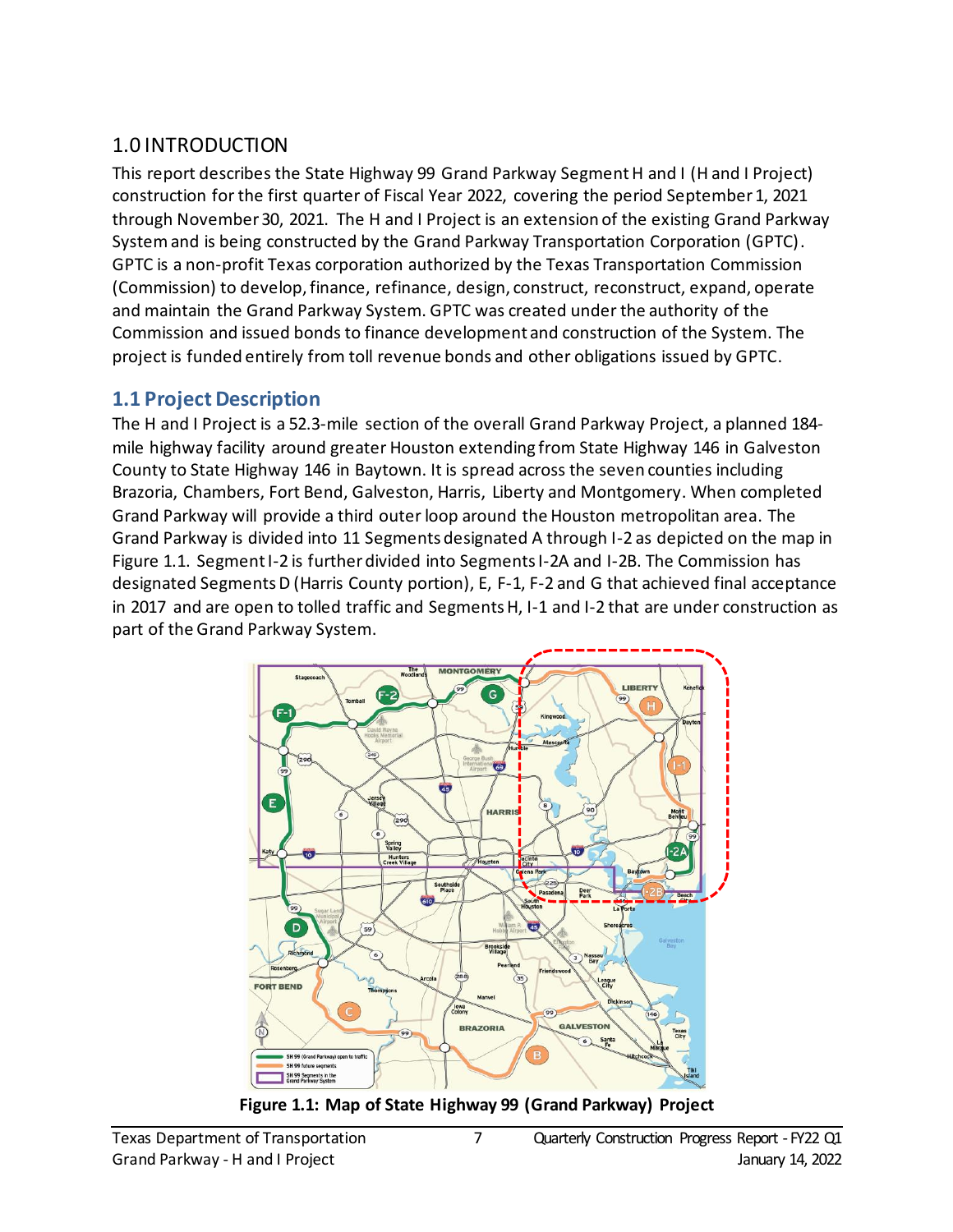Segments H and I-1 together are approximately a 37.5-mile long two-lane toll facility (one lane in each direction) with intermittent four-lane sections for passing in Montgomery, Liberty, Harris and Chambers Counties. Segment H includes the H-West Option, which comprises construction of two additional tolled mainlanes for a total of four tolled mainlanes for the first 8 miles from its connection with Interstate Highway 69. Segment I-2B is an approximately 6.1 mile four-lane toll facility in Chambers and Harris Counties. TxDOT constructed improvements to the Segment I-2B non-tolled frontage roads as a separate construction project, which is separate and apart from the H and I Project and was funded by TxDOT. Lastly, Segment I-2A is an existing 8.7-mile four-lane facility in Chambers County that was constructed by TxDOT in 2008. Segment I-2A will receive tolling equipment upgrades and other improvements as a part of H and I Project. Figure 1.2 shows the typical sections of H and I Project over its length.



**Figure 1.2: Typical Sections of H and I Project**

<span id="page-7-0"></span>The development and construction tasks for H and I Project principally include: design development; right of way acquisitions; utility relocations; excavation and embankment; concrete pavement; bridges; retaining walls; drill shafts; rip rap; drainage structures; barricades, signs, and traffic handling; illumination; overhead sign supports; traffic signals; toll facilities; and ITS ducts. H and I Project design, coordination, and construction activities are carried out by a DB Contractor under a Design Build Agreement(DBA) and toll zones are developed by a Toll SystemIntegrator under a statewide Toll System Integration and Maintenance Agreement.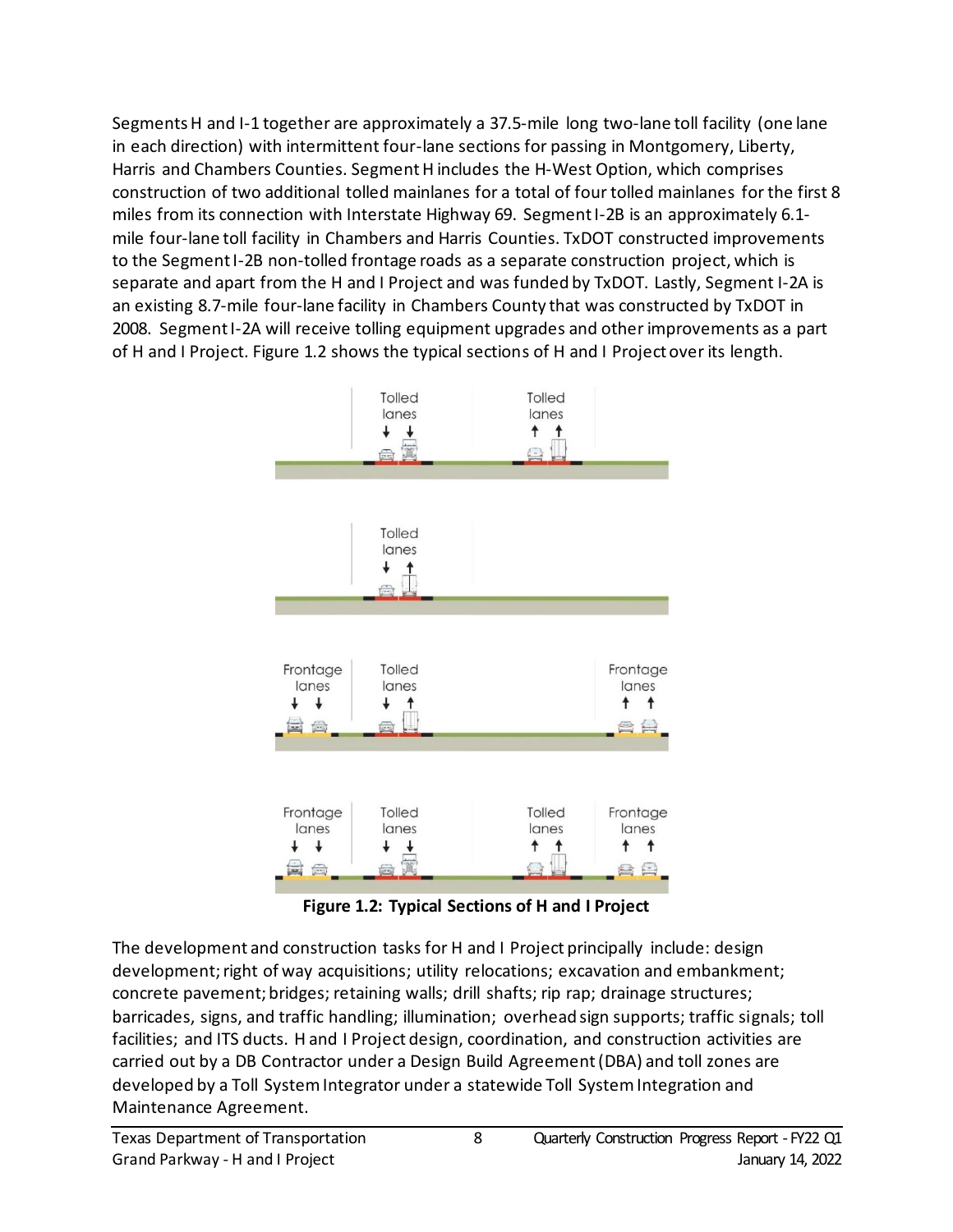### <span id="page-8-0"></span>**1.2 Design Build Agreement**

On July 31, 2014 TxDOT issued a request for qualifications (RFQ) to design, construct and potentially maintain Segments H, I-1 and I-2 pursuant to a DBA. TxDOT subsequently determined that three of the four teams submitting qualifications statements in response to the RFQ were qualified to be on the short list to submit detailed proposals.

On April 30, 2015 TxDOT issued a request for proposals (RFP) to the short-listed teams. In October 2015, TxDOT received three design build proposals. On January 24, 2017, proposal revisions were received from three short-listed teams following a request for proposal revisions process. The Commission then conditionally awarded the DBA to Grand Parkway Infrastructure (GPI), LLC on March 28, 2017.

Equity member firms for GPI include Ferrovial Agroman (40%), Granite Construction Company (30%) and DBW Construction –Webber (30%).

#### <span id="page-8-1"></span>**1.3 Project Milestones**

- o Conditional Award occurred March 28, 2017
- o Contract fully executed on June 30, 2017
- o NTP1 issued on July 10, 2017
- o Limited NTP2 issued on October 13, 2017
- o Option NTP issued for H-West Option on October 27, 2017
- o NTP2 (full) issued on October 27, 2017
- o GPTC Revenue Bond Financing closed on May 30, 2018
- o Start of construction in July 2018
- o TIFIA Loan Agreement closed on February 21, 2019
- $\circ$  TIFIA Loan Agreement closed on August 19, 2021 replacing 2019 TIFIA Loan Agreement
- o Substantial Completion to occur within 1,735 days after NTP1
- o Substantial Completion Deadline is April 10, 2022
- o Projected Substantial Completion date is May 7, 2022
- o ProjectedOpen to Traffic date is May 7, 2022
- o Assumed Revenue Commencement date per GPTC System T&R forecast is May 22, 2022
- o Final Acceptance to occur 120 days after Substantial Completion
- o Final Acceptance Deadline is August 8, 2022
- o Projected Final Acceptance is September 4, 2022

### <span id="page-8-2"></span>**1.4 Purpose of the Report**

GPTC Trust Agreement Section 407 states that the General Engineering Consultant shall prepare a progress report at least quarterly during the acquisition and construction of any portion of the Grand Parkway System which is financed in whole or in part with Obligations, commencing within 120 days from the delivery of the initial Obligations or Obligations financing an additional System Segment. The H and I Project is considered an additional System Segment to the Grand Parkway System as defined by the GPTC Trust Agreement. Furthermore, Section 23(b)(i) ofthe TIFIA Loan Agreement requires that the GPTC furnish the TIFIA Lender a Quarterly Construction Progress Report at such time as required by the Trust Agreement to be filed with the Trustee.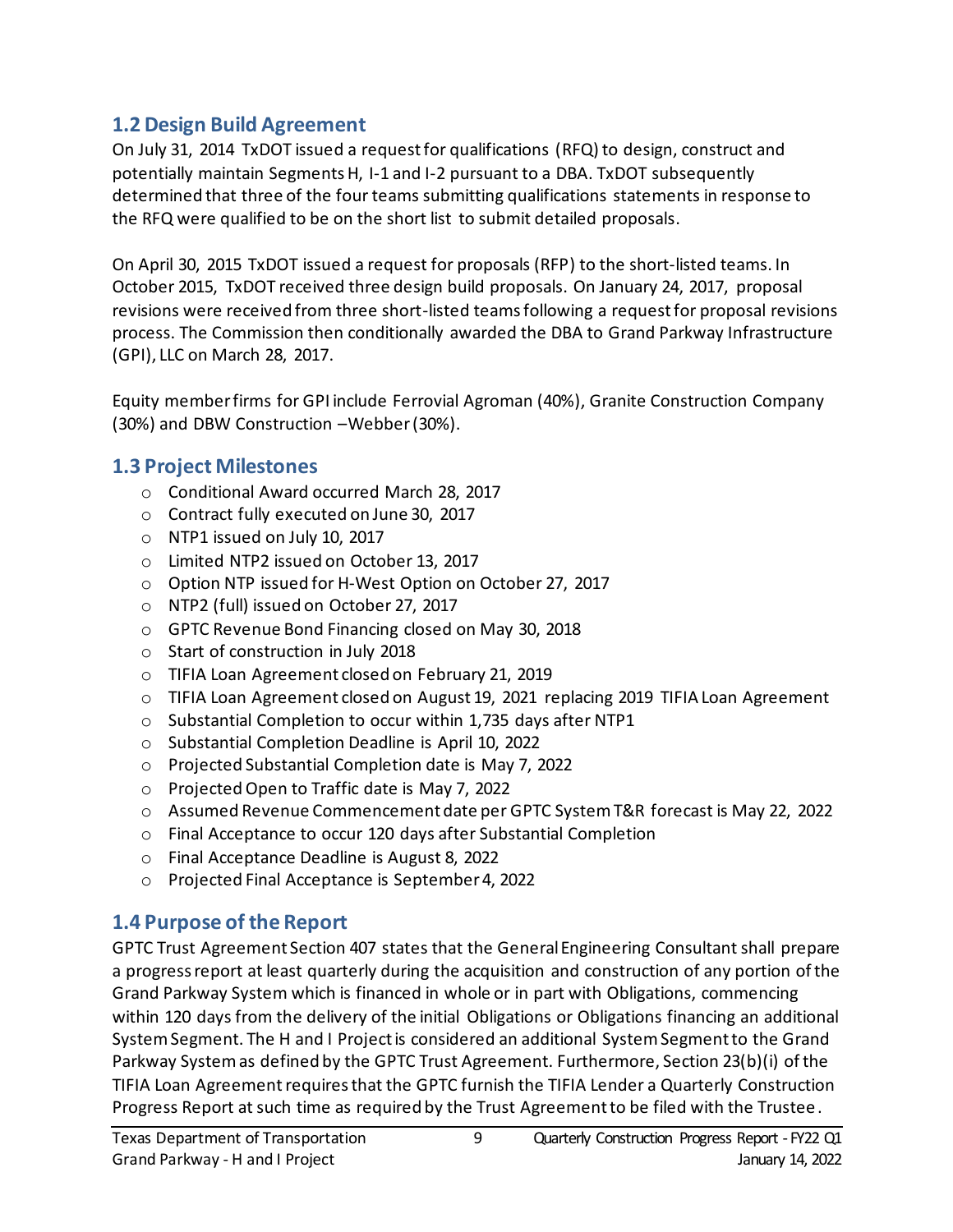This Quarterly Construction Progress Report complies with the reporting requirements of Section 407 of the Trust Agreement as well as the TIFIA Loan Agreement. This Quarterly Construction Progress Report provides the required information as of last calendar date of the GPTC Fiscal Year quarter preceding its submittal.

## <span id="page-9-0"></span>2.0 Project Costs

Table 2.1A provides: (a) a detailed breakdown of the GPTC bond proceeds available for H and I Project, (b) an adjusted budget showing an estimate of total project costs at completion, (c) actual costs-to-date as of previous quarter end, or August 2021, (d) actual costs-to-date as of end of current quarter, or November 2021, (e) total actual costs-to-date expended as of November 2021 and (f) a forecast comprising an estimate of costs-to-complete. Table 2.1B provides: (a) a detailed breakdown of the TxDOT budgets to cover portion of TxDOT's Agency Costs and Segment I-2B Frontage Road construction costs, (b) an adjusted budget showing an estimate of total project costs at completion, (c) actual costs-to-date as of previous quarter end, or August 2021, (d) actual costs-to-date as of end of current quarter, or November 2021, (e) total actual costs-to-date expended as of November 2021 and (f) a forecast comprising an estimate of costs-to-complete. Table 2.2 provides a forecast of cost for each six-month period over the remaining duration of construction and extends one-year beyond the completion of construction date to ensure all costs are captured.

Actual costs paid-to-date and an estimate of funds required for processing of DB Contractor's draw for the remaining duration of construction are shown in Table 2.3 on a semiannual and cumulative basis. Estimate of funds required is based on the approved maximum payment schedule, including the H-West Option from the DBA, and approved change orders. Approved maximum payment curve is indicative of the DB Contractor's original estimates of costs over time at the time of the contract award, with subsequent adjustments for approved change orders. The DB Contractor's reported earned value for the work completed is as of the latest approved draw request received for the quarter. Cumulative earned value reported as of the most recent quarter is below the maximum payment indicating that the DB Contractor's progress is not constrained from cash flows. Refer to Section 5.0 of this report for a discussion on schedule progress against the latest approved baseline schedule. Paid-to-date represents the amount that has been disbursed and trails the cumulative earned value estimate of work completed and constraints (if any) from the maximum payment schedule included in the DBA. Difference in earned value and paid-to-date amounts also accounts for the time it takes for DB Contractor to assemble and submit the draw request after the cut-off date, address TxDOT review comments, resubmit as necessary and for TxDOT to approve and process the payment.

The H and I Project is currently expected to be completed within the total budgeted amount shown in this report, which includes a contingency amount. The contingency amount is anticipated to be adequate to address increases in project costs relating to change orders and other cost uncertainties.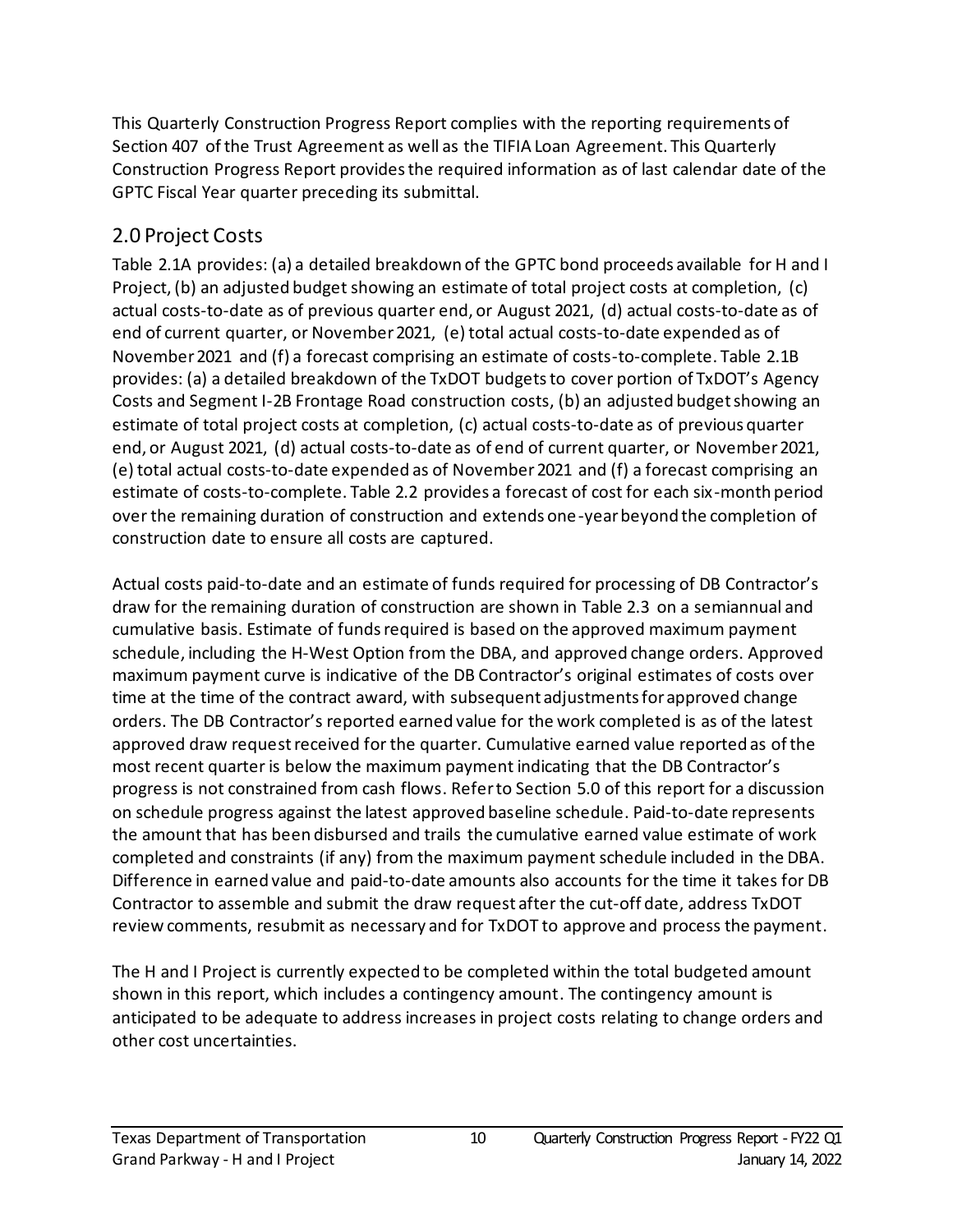#### **Table 2.1A: GPTC H and I Project Budgets, Actuals, Forecasts and Total Estimated Costs (\$ Thousands)**

|                                                         | GPTC Bond Proceeds Budget <sup>5</sup><br>Actuals <sup>5</sup> |                            |                   | Forecast <sup>4</sup>   | Estimate at              |                         |                         |                                         |
|---------------------------------------------------------|----------------------------------------------------------------|----------------------------|-------------------|-------------------------|--------------------------|-------------------------|-------------------------|-----------------------------------------|
| Element                                                 | Original<br>Proceeds                                           | Adjustments<br>Thru Nov'21 | Adjusted<br>Total | Expended<br>Thru Aug'21 | Expended<br>This Quarter | Expended<br>Thru Nov'21 | Estimate to<br>Complete | Completion<br>(Actuals and<br>Forecast) |
| Segments H, I-1, & I-2                                  |                                                                |                            |                   |                         |                          |                         |                         |                                         |
| Design-Build Agreement <sup>1,3</sup>                   | 894,702                                                        | 37,692                     | 932,394           | 779,692                 | 55,521                   | 835,213                 | 97,181                  | 932,394                                 |
| Right of Way Acquisition $1$                            | 330,000                                                        |                            | 330,000           | 175,228                 | 993                      | 176,221                 | 153,779                 | 330,000                                 |
| Toll Equipment & Integration $1$                        | 32,000                                                         | 6,407                      | 38,407            | 25,627                  | 282                      | 25,909                  | 12,498                  | 38,407                                  |
| Environmental Mitigation <sup>1</sup>                   | 24,000                                                         | (13, 356)                  | 10,644            | 9,971                   |                          | 9,971                   | 673                     | 10,644                                  |
| TxDOT Agency Costs <sup>1</sup>                         | 53,737                                                         |                            | 53,744            | 45,033                  | 2,252                    | 47,285                  | 6,459                   | 53,744                                  |
| Segment I-2A EW4 Overpass DBB Project <sup>6</sup>      |                                                                | 35,025                     | 35,025            | 329                     | 393                      | 722                     | 34,304                  | 35,025                                  |
| Project Contingencies <sup>1</sup>                      | 110,000                                                        | (65, 775)                  | 44,225            |                         |                          |                         | 44,225                  | 44,225                                  |
| <b>Subtotal Project Costs</b>                           | \$1,444,438                                                    |                            | \$1,444,438       | \$1,035,880             | \$59,441                 | \$1,095,321             | \$349,118               | \$1,444,438                             |
| <b>Financing Costs</b>                                  |                                                                |                            |                   |                         |                          |                         |                         |                                         |
| Capitalized Interest (2018 Bonds/BANs) <sup>1</sup>     | 309,855                                                        |                            | 309,855           | 210,433                 | 37,099                   | 247,532                 | 62,323                  | 309,855                                 |
| Cost of Issuance (2018 Bonds/BANs) <sup>1</sup>         | 11,537                                                         |                            | 11,537            | 11,404                  | 133                      | 11,537                  |                         | 11,537                                  |
| Capitalized Interest (50% of Series 2013E) <sup>2</sup> | 29,639                                                         |                            | 29,639            | 29,639                  |                          | 29,639                  |                         | 29,639                                  |
| Cost of Issuance (50% of Series 2013E) <sup>2</sup>     | 958                                                            |                            | 958               | 958                     |                          | 958                     |                         | 958                                     |
| Rate Stabilization Fund <sup>1</sup>                    | 50,000                                                         |                            | 50,000            | 50,000                  |                          | 50,000                  |                         | 50,000                                  |
| <b>Subtotal Financing Costs</b>                         | \$401,988                                                      |                            | \$401,988         | \$302,434               | \$37,232                 | \$339,666               | \$62,323                | \$401,988                               |
| <b>Total Project and Financing Costs</b>                | \$1,846,427                                                    |                            | \$1,846,427       | \$1,338,313             | \$96,673                 | \$1,434,986             | \$411,440               | \$1,846,427                             |

#### **(Paid by Bond Proceeds)**

Figures shown may not add to totals due to rounding.

#### <span id="page-10-0"></span>Notes:

- 1. Reflects information provided in the GPTC Annual FY 2019 Capital Construction Budget ("FY19 Budget") for Segments H&I, as adopted by the board on August 21, 2018, including budget adjustments, actual costs and forecasted costs, updated to reflect results of the reporting period.
- 2. Reflects 50% of capitalized interest and cost of issuance for the Series 2013E Bonds.
- 3. Design Build Agreement Adjustments reflect only change orders that have been approved.
- 4. H&I Forecast see Table 2.2 for allocation of forecast into six-monthperiods.
- 5. Table shows budgeted amounts and actual expenditures of the GPTC for the H and I project. It does not include expenditures by TxDOT for procurement, feasibility studies and District's frontage road project in Segment I-2B supported through other sources – see Table 2.1B for details.
- 6. The EW4 Overpass is a planned Design Bid Build (DBB) Project expected to let in FY 2022. The budget line item includes construction, right-of-way, design, toll equipment and integration, and other anticipated project costs.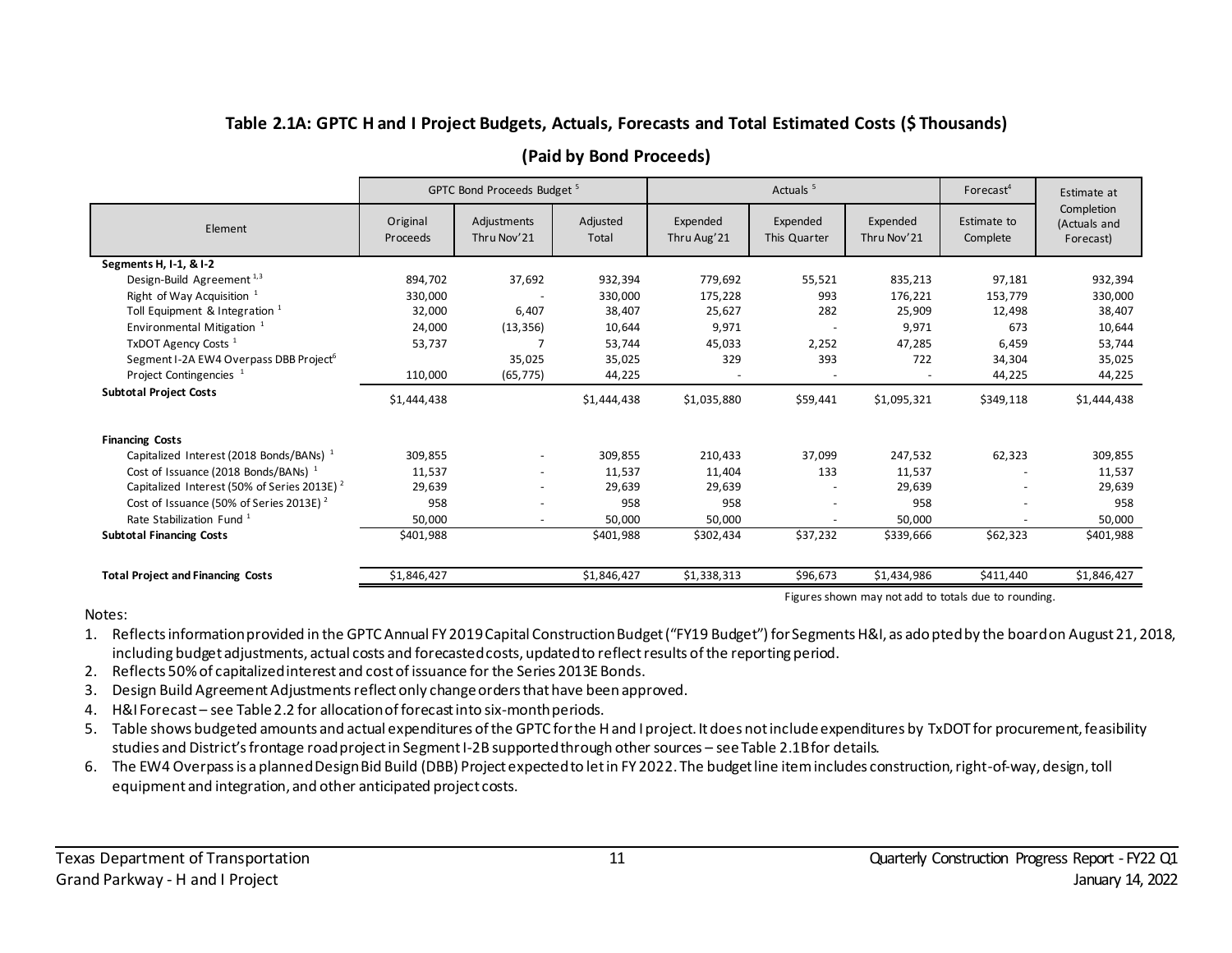### **Table 2.1B: TxDOT H and I Budgets, Actuals, Forecasts and Total Estimated Costs (\$ Thousands) (Paid by Fund 0006)**

|                                                 | Actuals $1$<br>TxDOT Budget <sup>1</sup> |                            |                   |                         | Forecast                 | Estimate at             |                          |                                         |
|-------------------------------------------------|------------------------------------------|----------------------------|-------------------|-------------------------|--------------------------|-------------------------|--------------------------|-----------------------------------------|
| Element                                         | Original<br><b>Budget</b>                | Adjustments<br>Thru Nov'21 | Adjusted<br>Total | Expended<br>Thru Aug'21 | Expended<br>This Quarter | Expended<br>Thru Nov'21 | Estimate to<br>Complete  | Completion<br>(Actuals and<br>Forecast) |
| <b>TxDOT Agency Costs</b>                       |                                          |                            |                   |                         |                          |                         |                          |                                         |
| <b>TxDOT Management</b>                         | 1,885                                    | $\overline{\phantom{a}}$   | 1,885             | 1,885                   | ٠                        | 1,885                   | $\overline{\phantom{a}}$ | 1,885                                   |
| <b>Feasibility Studies</b>                      | 8,840                                    | $\overline{\phantom{a}}$   | 8,840             | 8,840                   |                          | 8,840                   | $\overline{\phantom{a}}$ | 8,840                                   |
| <b>Traffic and Revenue Studies</b>              | 1,126                                    | (3)                        | 1,123             | 1,123                   |                          | 1,123                   | $\overline{\phantom{a}}$ | 1,123                                   |
| Procurement, Legal and Financial                | 6,660                                    | $\overline{\phantom{a}}$   | 6,660             | 6,660                   |                          | 6,660                   | $\overline{\phantom{a}}$ | 6,660                                   |
| <b>Subtotal TxDOT Agency Costs</b>              | \$18,511                                 | (53)                       | \$18,508          | \$18,508                |                          | \$18,508                |                          | \$18,508                                |
| <b>TxDOT District Project</b>                   |                                          |                            |                   |                         |                          |                         |                          |                                         |
| District I-2B Construction Project <sup>2</sup> | 59,000                                   | 4,800                      | 63,800            | 63,592                  | 160                      | 63,752                  | 48                       | 63,800                                  |
| <b>Subtotal TxDOT District Project</b>          | \$59,000                                 | \$4,800                    | \$63,800          | \$63,592                | \$160                    | \$63,752                | \$48                     | \$63,800                                |
| <b>Total Project and Financing Costs</b>        | \$77,511                                 | \$4,797                    | \$82,308          | \$82,100                | \$160                    | \$82,260                | \$48                     | \$82,308                                |

Figures shown may not add to totals due to rounding.

<span id="page-11-0"></span>Notes:

1. Table shows budgeted amounts and actual expenditures incurred by TxDOT under Fund 6. It does not include expenditures supported through GPTC bond proceeds – see Table 2.1A for costs supported by GPTC bond proceeds.

2. District I-2B Frontage Road Construction Project is Substantially Complete with Final Acceptance pending completion of punch list and other outstanding items.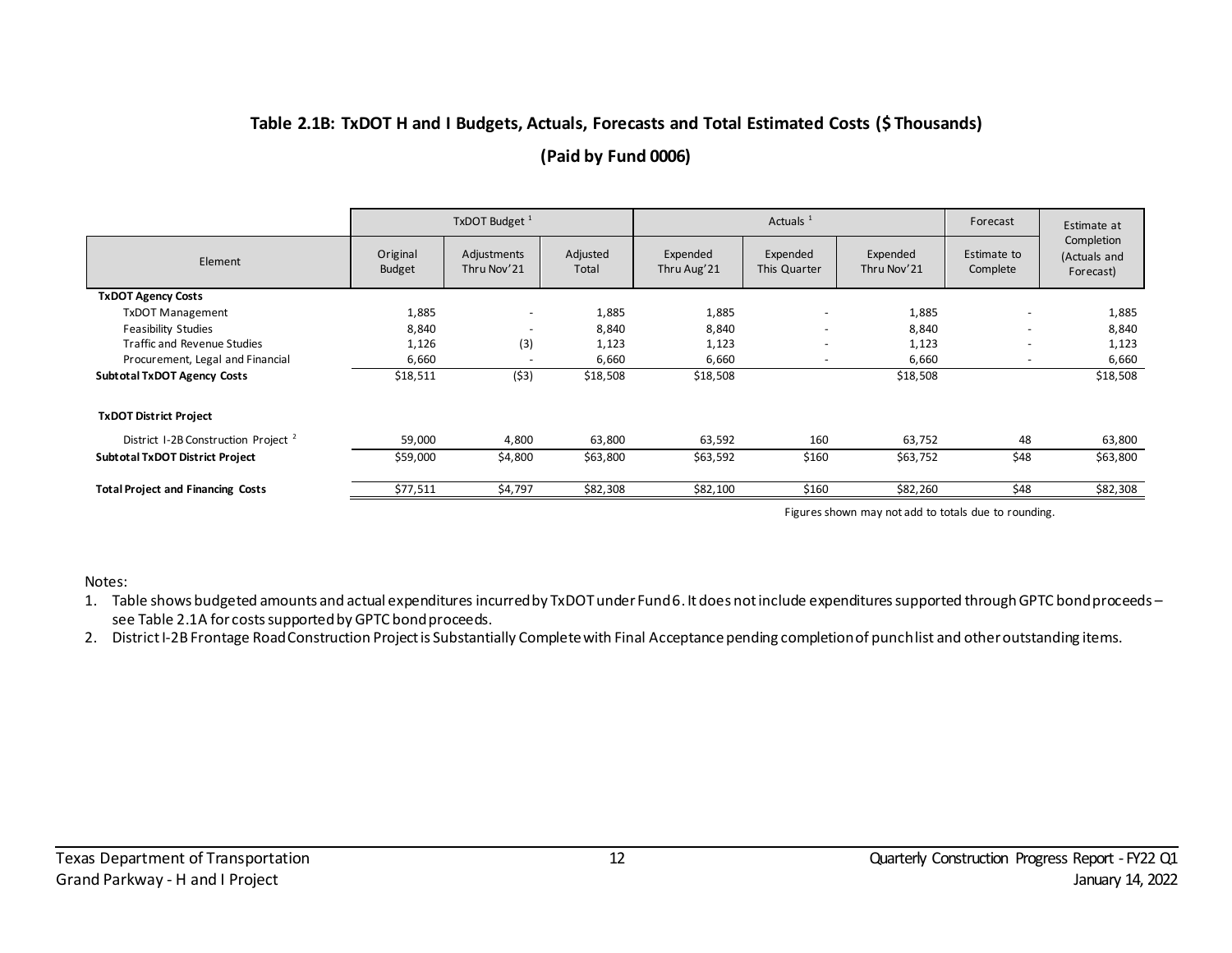|                                                     | Fiscal Year 2022   |           | FY 2023     | <b>Total Estimate</b> |  |
|-----------------------------------------------------|--------------------|-----------|-------------|-----------------------|--|
| Element                                             | 6-month<br>3-month |           | (and later) | to Complete           |  |
| Segments H, I-1, & I-2                              |                    |           |             |                       |  |
| Design-Build Agreement Costs <sup>1</sup>           | 62,665             | 34,516    |             | 97,181                |  |
| Right-of-Way Acquisition                            | 51,393             | 52,386    | 50,000      | 153,779               |  |
| Toll Equipment & Integration                        | 6,108              | 6.390     |             | 12,498                |  |
| <b>Environmental Mitigation</b>                     | 336                | 337       |             | 673                   |  |
| <b>TxDOT Agency Costs</b>                           | 2,103              | 4,355     |             | 6,459                 |  |
| Segment I-2A EW4 Overpass DBB Project <sup>3</sup>  | 2,443              | 2,836     | 29,025      | 34,304                |  |
| <b>Project Contingencies</b>                        |                    |           | 44,225      | 44,225                |  |
| <b>Subtotal Project Costs</b>                       | \$125,048          | \$100,820 | \$123,249   | \$349,118             |  |
| <b>Financing Costs</b>                              |                    |           |             |                       |  |
| Capitalized Interest (2018 Bonds/BANs) <sup>4</sup> |                    | 62,323    |             | 62,323                |  |
| Cost of Issuance (2018 Bonds/BANs)                  |                    |           |             |                       |  |
| Capitalized Interest (50% of Series 2013E)          |                    |           |             |                       |  |
| Cost of Issuance (50% of Series 2013E)              |                    |           |             |                       |  |
| Rate Stabilization Fund                             |                    |           |             |                       |  |
| <b>Subtotal Financing Costs</b>                     |                    | \$62,323  |             | \$62,323              |  |
| Segments H, I-1, & I-2                              | \$125,048          | \$163,143 | \$123,249   | \$411,440             |  |

#### **Table 2.2: H and I Project Forecast Costs (\$ Thousands)**

Figures shown may not add to totals due to rounding.

#### <span id="page-12-0"></span>Notes:

- 1. Design Build Agreement Adjustments reflect only change orders that have been approved.
- 2. Does not include TxDOT Fund 6 forecast for District I-2B Construction Project shown in Table 2.1B.
- 3. The EW4 Overpass is a planned Design Bid Build (DBB) Project expected to let in late FY 2022. Forecast of \$29,025 listed under FY2023consists of the following: FY 2023-\$18,000; FY 2024-\$6,000; and FY 2025-\$5,025.
- 4. The 2018 BANs are anticipated to be refinanced after Substantial Completion of Segments H&I (and prior to the stated maturity of the 2018 BANs) with the proceeds of additional obligations or a draw on the 2021 TIFIA loan.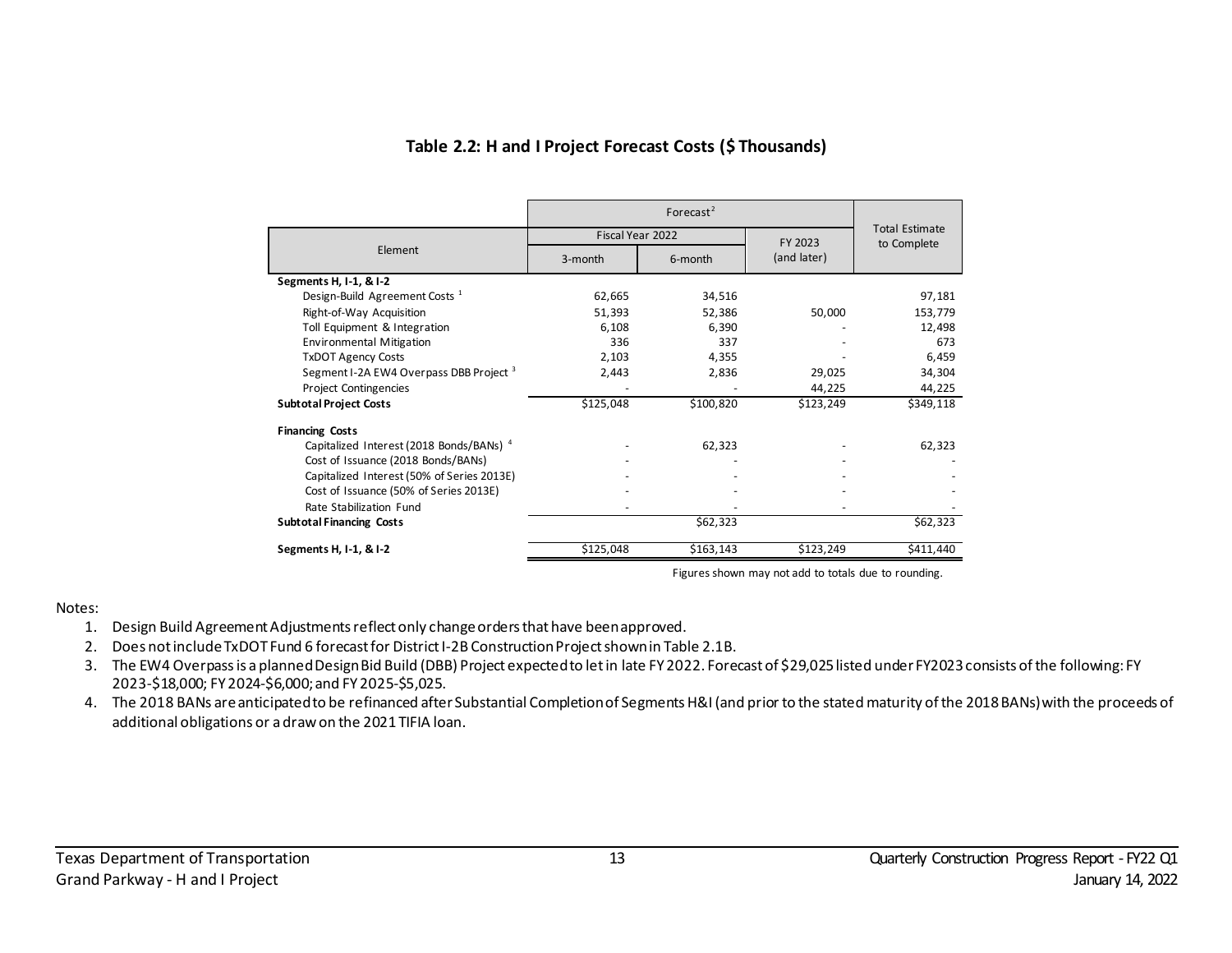<span id="page-13-2"></span>

|                        | Period     |         | Estimate of Construction Draw <sup>1,4</sup> | Earned Value <sup>2</sup> |            | Cumulative                |
|------------------------|------------|---------|----------------------------------------------|---------------------------|------------|---------------------------|
| Begin                  | End        | Period  | Cumulative                                   | Period                    | Cumulative | Paid-to-Date <sup>3</sup> |
| NTP1                   | 8/31/2017  | 12,403  | 12,403                                       | 12,403                    | 12,403     | 12,403                    |
| 9/1/2017               | 2/28/2018  | 25,125  | 37,528                                       | 40,711                    | 53,114     | 37,528                    |
| 3/1/2018               | 8/31/2018  | 42,806  | 80,334                                       | 32,605                    | 85,719     | 80,334                    |
| 9/1/2018               | 2/28/2019  | 140,566 | 220,900                                      | 92,455                    | 178,174    | 178,174                   |
| 3/1/2019               | 8/31/2019  | 209,027 | 429,927                                      | 68,836                    | 247,010    | 247,010                   |
| 9/1/2019               | 2/29/2020  | 163,629 | 593,556                                      | 106,106                   | 353,116    | 353,116                   |
| 3/1/2020               | 8/31/2020  | 119,723 | 713,279                                      | 180,791                   | 533,907    | 533,907                   |
| 9/1/2020               | 2/28/2021  | 131,072 | 844,351                                      | 159,040                   | 692,947    | 692,947                   |
| 3/1/2021               | 8/31/2021  | 61,454  | 905,805                                      | $122,957$ <sup>6</sup>    | 815,904    | 815,904                   |
| $9/1/2021^{5}$         | 11/30/2021 | 13,708  | 919,513                                      | 56,412                    | 872,316    | 858,851                   |
| 12/1/2021 <sup>5</sup> | 2/28/2022  | 8,704   | 928,217                                      |                           |            |                           |
| 3/1/2022               | 8/31/2022  | 4,177   | 932,394                                      |                           |            |                           |

**Table 2.3: H and I Project Design Build Agreement Construction Draw (\$ Thousands)**

Figures shown may not add to totals due to rounding.

#### Notes:

- 1. Estimate of Construction Draw is based on the maximum payment schedule, including the H-West Option, and executed change orders.
- 2. Earned Value is based on construction work completed perthe latest draw request as of the reporting period.
- 3. Paid-to-Date represents amounts that were disbursed as of this quarterend but are reported in the periods they were earned.
- 4. Estimate of Construction Draw reflects only change orders that have been approved.
- 5. Highlighted row represents semiannual period included with this quarterly report.
- 6. Earned Value reported in last quarterly report for the period of 3/1/2021to 8/31/2021 was adjusted to account for the resubmittal of August 2021Draw by the DB Contractor.

## <span id="page-13-0"></span>3.0 Overall Progress of Construction

Construction activities started on the project in 2018 and have continued to progress. Overall, design submittals have been made to TxDOT for review and comment, leading to release-forconstruction documents along the corridor. The DB Contractor continues to progress environmental coordination, permitting, right-of-way, utilities and public outreach activities. A summary of progress for the quarter is summarized below and illustrated in construction photographs included with Appendix A.

## <span id="page-13-1"></span>**3.1 Public Information & Communications by DB Contractor**

Domain name [www.sh99grandpkwy.com](http://www.sh99grandpkwy.com/) is maintained by the DB Contractor and continues to be a source of information for the project. The DB Contractor maintains an online Public Information Office in lieu of a physical location due to COVID-19 and Change Order #7. Figure 3.1 shows a snapshot of the project website.

Contact subscription list for the project stakeholders continues to grow. At closing of this quarter, 1,298 recipients (elected officials, TxDOT, corridor residents, business owners and GPI staff) are signed up to receive project alerts, newsletters, etc.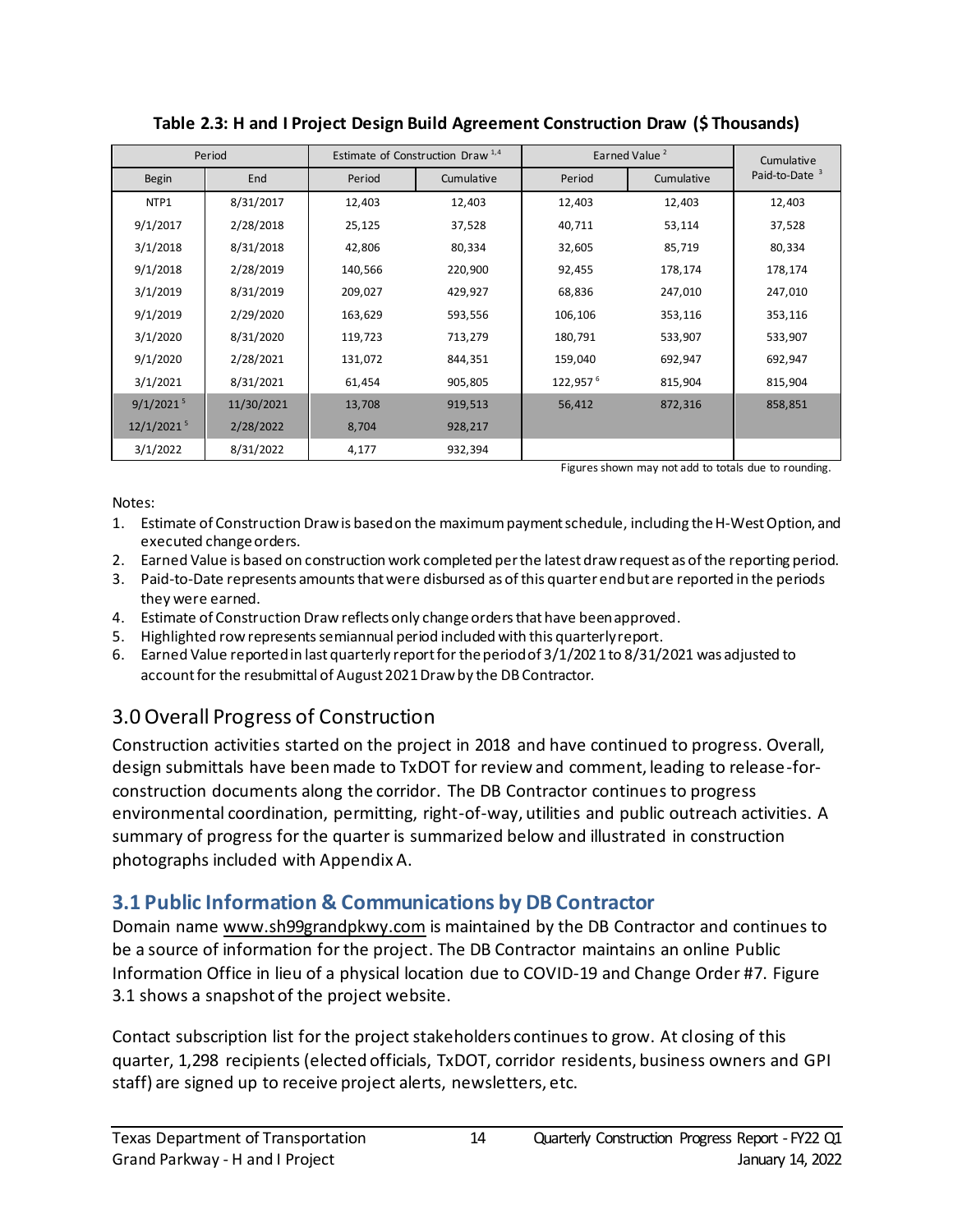

**Figure 3.1: Grand Parkway Project Website**

<span id="page-14-0"></span>Social media presence for the project continued to increase. At closing of this quarter, the project website had 516 followers on Twitter site and 4,945 followers on Facebook. The number of people who had viewed any posts from the GPI Facebook page on their screen was 18,824 for the most recent month of the quarter ended November 2021. Figure 3.2 provides a snapshot of general queries and complaints received about the project. DB Contractor participated in various coordination meetings and conducted outreach activities in the quarter, which included:

- o Coordination meetings with Montgomery County
- o Coordination meetings with the City of Dayton
- o Coordination meetings with City of Mont Belvieu



<span id="page-14-1"></span>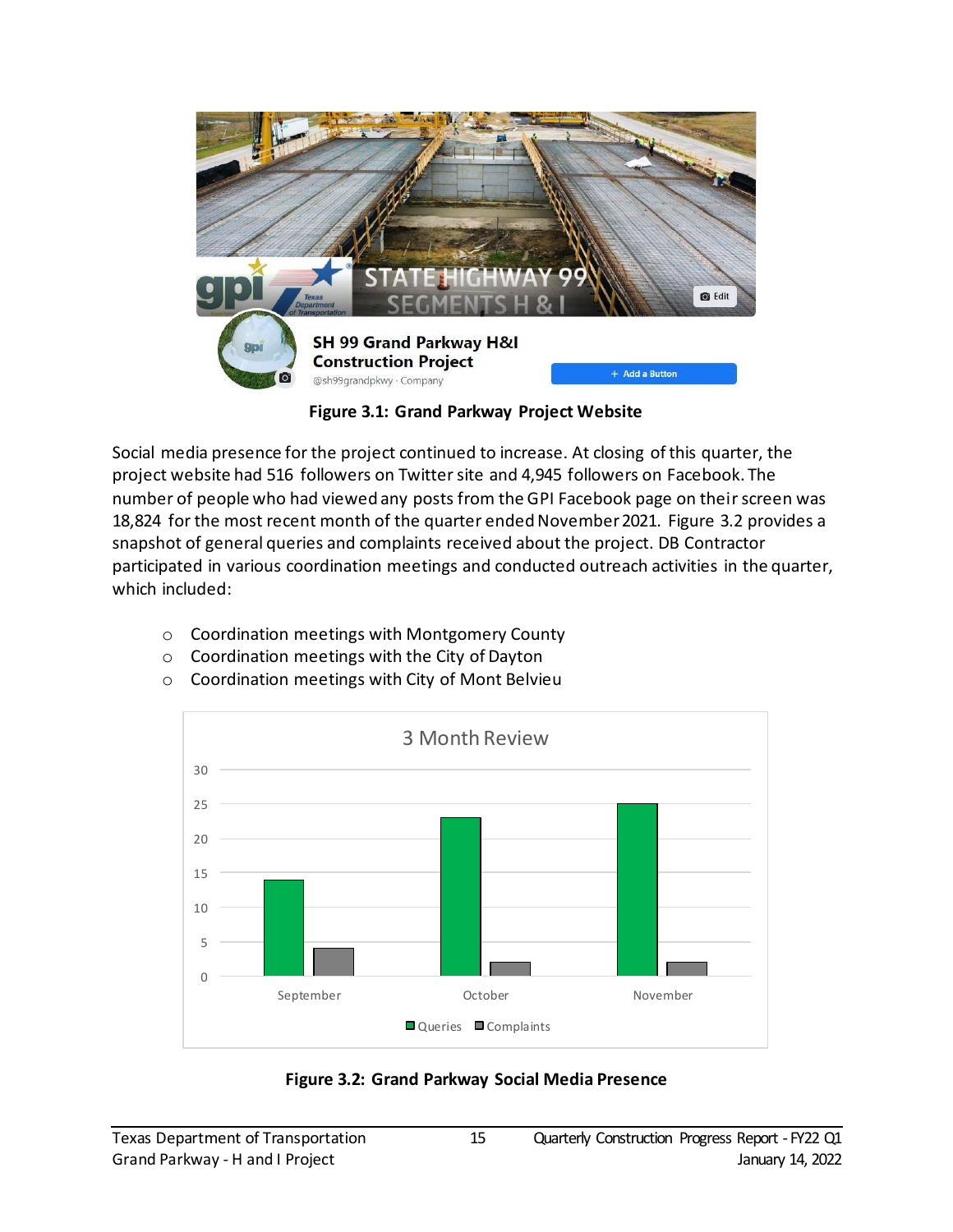#### <span id="page-15-0"></span>**3.2 Utilities**

<span id="page-15-1"></span>DB Contractor has completed negotiations on PUAA'swith utility owners and all thirty one (31) PUAA's have been fully executed. Overall status of the utility coordination is shown in the following table.

| <b>Utility Status</b>                 |     |  |  |  |  |  |
|---------------------------------------|-----|--|--|--|--|--|
| Anticipated Total Utility Adjustments | 343 |  |  |  |  |  |
| <b>PUAA's</b>                         |     |  |  |  |  |  |
| Anticipated Total                     | 31  |  |  |  |  |  |
| Executed                              | 31  |  |  |  |  |  |
| Remaining                             |     |  |  |  |  |  |
| <b>UAAA's</b>                         |     |  |  |  |  |  |
| Anticipated Total                     | 85  |  |  |  |  |  |
| Executed                              | 75  |  |  |  |  |  |
| Remaining                             |     |  |  |  |  |  |

**Table 3.1: Status of Utilities Work**

Anticipated total utility adjustments represents an estimate of conflict locations requiring adjustment based on the DB Contractor's design progress. As the roadway design progresses, conflicts may be avoided, or additional conflicts may be identified. The DB Contractor continues to progress pending UAAA's. Additionally, the DB Contractor is verifying civil design impacts and working on completing AUA's with Utility Owners for utilities that are not in conflict and its right of way team is currently pursuing the required easement documents.

Status of DB Contractor managed design is as follows:

o All DB Contractor managed designs are complete

Status of utility owner managed design is as follows:

o All DB utility owner managed designs are complete

Utility coordination and field adjustment work is moving forward at a steady pace and the DB Contractor continues to make progress according to the schedule. Highlights of utility related construction activities are as follows:

- o Colonial Pipeline completed work in Segment 3 near SH 146.
- o Frontier mobilized a crew to FM 565 to complete boring activities.
- $\circ$  Epic Energy completed the Air Liquide Keyera, Easton, and Keyera Easton slabs south of FM 565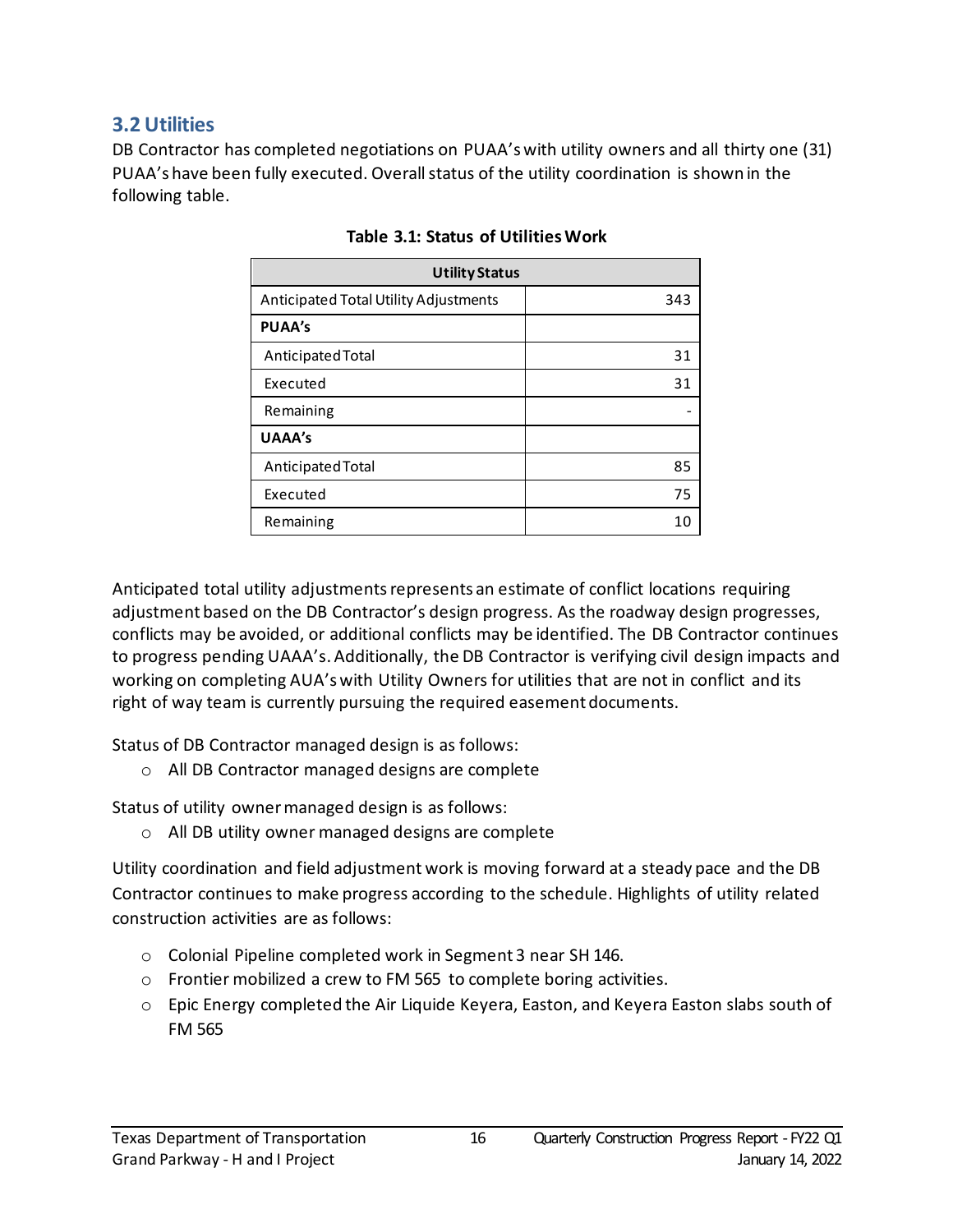#### <span id="page-16-0"></span>**3.3 Permits/Environmental**

Asbestos containing material & lead based paint abatement activities included structures' survey for Asbestos Containing Materials (ACM) and Lead Based Paint (LBP), with abatement scheduled on an ongoing basis. Close out documentation for Phase II at Parcel 1311 (Placid Tank Farm) for all the ENV work completed on this site was assembled and submitted to TxDOT for review.

Three underground storage tanks were found on Parcel 892. The DB Contractor is assembling the closing documentation for TxDOT approval.

The DB Contractor initiated communication with United States Army Corps of Engineers (USACE) regarding mitigation for impacts to Wismer Road Drainage Easement under Change Order #13. This change order was approved in this quarter and work is proceeding.

The DB Contractor conducted continuous monitoring and protection of nesting sites, in compliance with the Migratory Bird Treaty Act, in all active construction locations through September and will resume this monitoring in February 2022.

#### <span id="page-16-1"></span>**3.4 Right of Way**

In accordance with the terms of the DBA the DB Contractor is responsible for right of way surveys, appraisals, environmental phase I assessments, acquisition packages, title searches and relocation packages. Overall, the schedule of right of way acquisitions and associated costs are tracking against the DB Contractor's baseline schedule and the access is available to all the parcels. The following table provides a detailed status of progress towards completing right of way acquisition through this reporting period. It is noted that the table individually accounts for parcels that sometimes are combined into a single parcel or are eliminated after ROW survey is completed because they did not reflect an affected parcel. An assessment of actual parcels acquired and released for construction against total to be acquired is discussed in Section 8.0 of this report.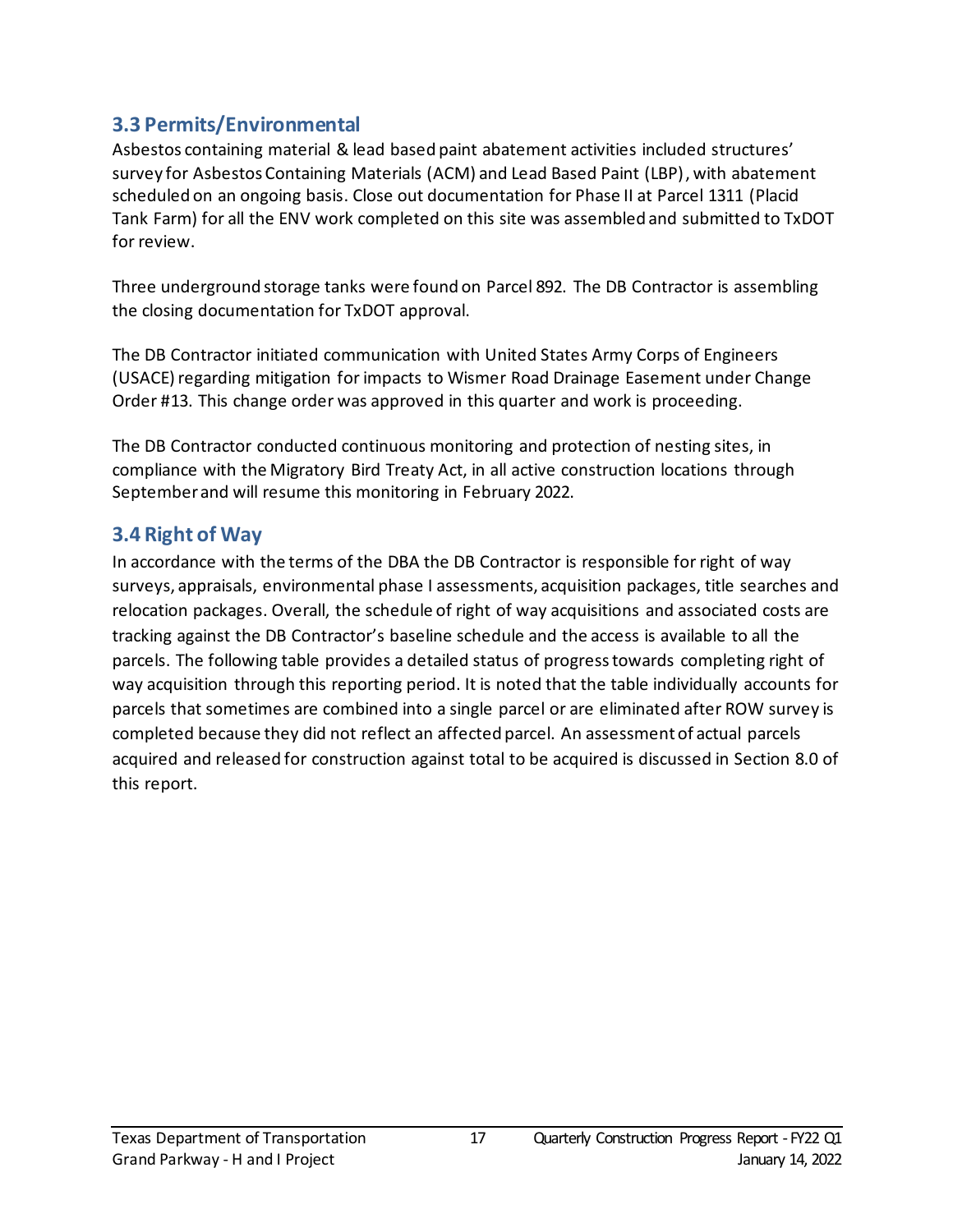<span id="page-17-0"></span>

| <b>Item</b>                                                                                | <b>Activities</b><br>Completed<br><b>Previous Periods</b> | <b>Activities</b><br>Completed<br><b>Current</b><br><b>Period</b> | <b>Total</b><br>Completed<br><b>Activities</b> | <b>Activities In-</b><br><b>Progress</b> |
|--------------------------------------------------------------------------------------------|-----------------------------------------------------------|-------------------------------------------------------------------|------------------------------------------------|------------------------------------------|
| Pre-Acquisition<br>(Title Searches, ROEs, etc.)                                            | 336                                                       | $\pmb{0}$                                                         | 336                                            | 0                                        |
| Appraisals<br>(prep, approval for initial and ED<br>update)                                | 614                                                       | 3                                                                 | 617                                            | $\Omega$                                 |
| Surveys<br>(prep, review, approval)                                                        | 489                                                       | 0                                                                 | 489                                            | 0                                        |
| ESA Phase I's                                                                              | 244                                                       | 0                                                                 | 244                                            | 0                                        |
| <b>Acquisition Packages</b><br>(prep, review, approval)                                    | 465                                                       | 0                                                                 | 465                                            | 0                                        |
| Initial Offers Made                                                                        | 235                                                       | 0                                                                 | 235                                            | 0                                        |
| <b>Final Offers Made</b>                                                                   | 232                                                       | 0                                                                 | 232                                            | 0                                        |
| <b>Closing Payment Packages</b><br>(prep, approval, funding for PUA's and<br>signed deeds) | 468                                                       | 0                                                                 | 468                                            | 0                                        |
| Closings                                                                                   | 163                                                       | 0                                                                 | 163                                            | 0                                        |
| Relocation, Relocation Payment<br>Packages, and 90-Day NTV's                               | 277                                                       | 1                                                                 | 278                                            | 0                                        |
| ED Packages<br>(prep, review, approval)                                                    | 135                                                       | 0                                                                 | 135                                            | 0                                        |
| <b>ED Proceedings</b><br>(AAG approval and setting hearing)                                | 210                                                       | $\Omega$                                                          | 210                                            | $\Omega$                                 |
| <b>ED Payment Packages</b><br>(prep, approval, funding, deposit, and<br>30-day NTV)        | 329                                                       | 1                                                                 | 330                                            | 0                                        |
| <b>Released for Construction</b>                                                           | 235                                                       | 0                                                                 | 235                                            | $\Omega$                                 |

#### **Table 3.2: Status of Right of Way Work**

Note: For a discussion of parcels released into construction against total number of parcels to be acquired, see Section 8.0 of this report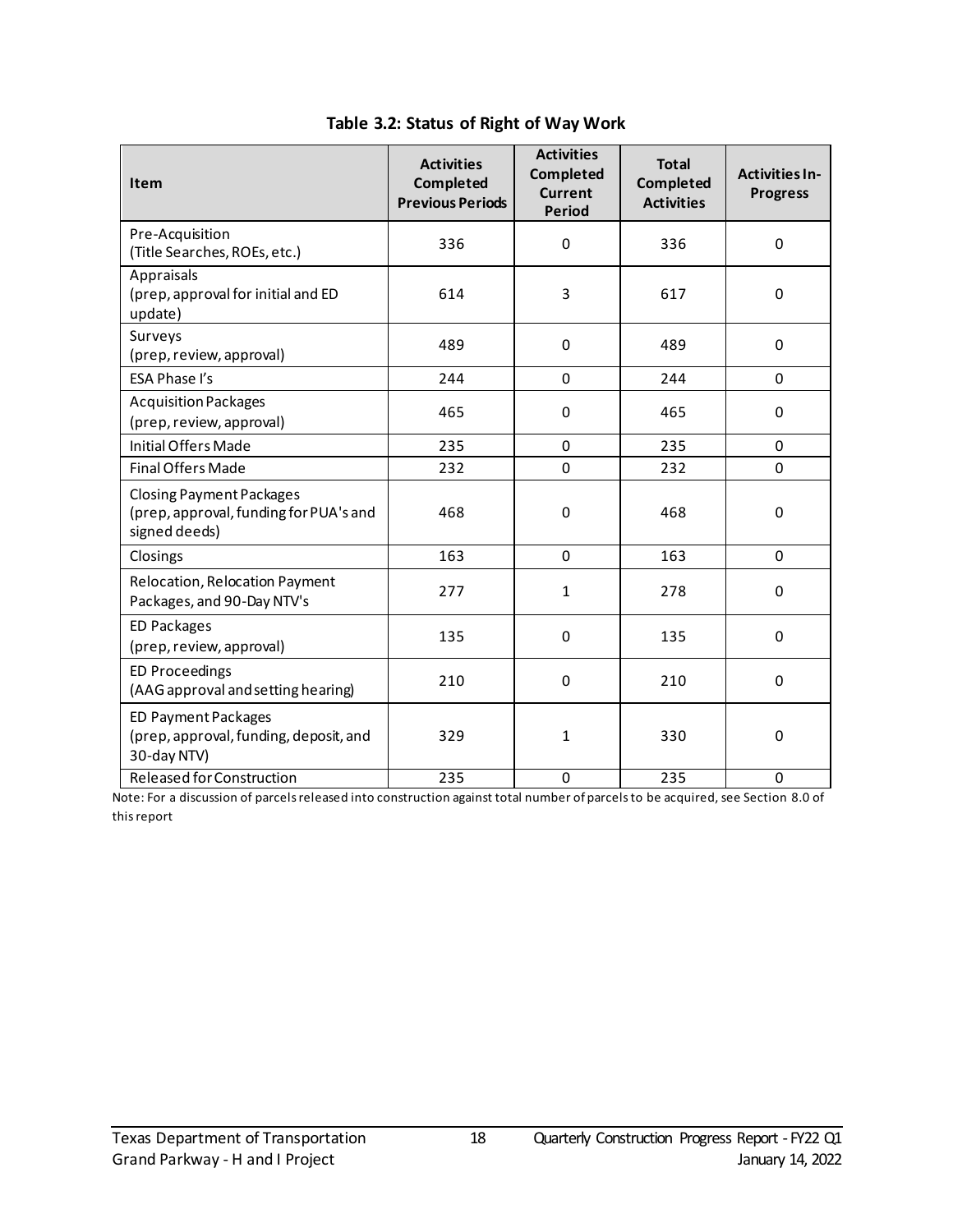#### <span id="page-18-0"></span>**3.5 Design**

DB Contractor is designing the project in priority areas as depicted in Figure 3.3. These areas represent the priority for construction based on availability of right of way. The subsegments that have top priority are marked with green circles and consist of Section H1A; US-69 to East of LP 494 and Section I2B2; SH 146 to Cedar Bayou. The subsequent priorities by subsegments are shown in yellow and orange respectively.



#### **Figure 3.3: DB Contractor Priority Areas for Design Development**

<span id="page-18-1"></span>The progress up to end of the current quarter is as is as follows:

- o Design has been progressing and is over 99% complete
- $\circ$  DB Contractor continues to review and develop the remaining design, both in terms of technical compliance and value-engineering opportunities
- $\circ$  Regular DB Contractor meetings with the design consultants were ongoing to progress the design submittals
- o DB Contractor continues to coordinate design development with TxDOT through meetings and RFI submittals
- o Released-for-Construction submittals have beenmade for SegmentsH1A, H1B, H1C, H2, I1A, I1B, I2A1, I2A2, I2B1 and I2B2
- o GEC is regularly tracking notice of design changes and any revisions to the released drawings
- o DB Contractor continues to respond to TxDOT submittal comments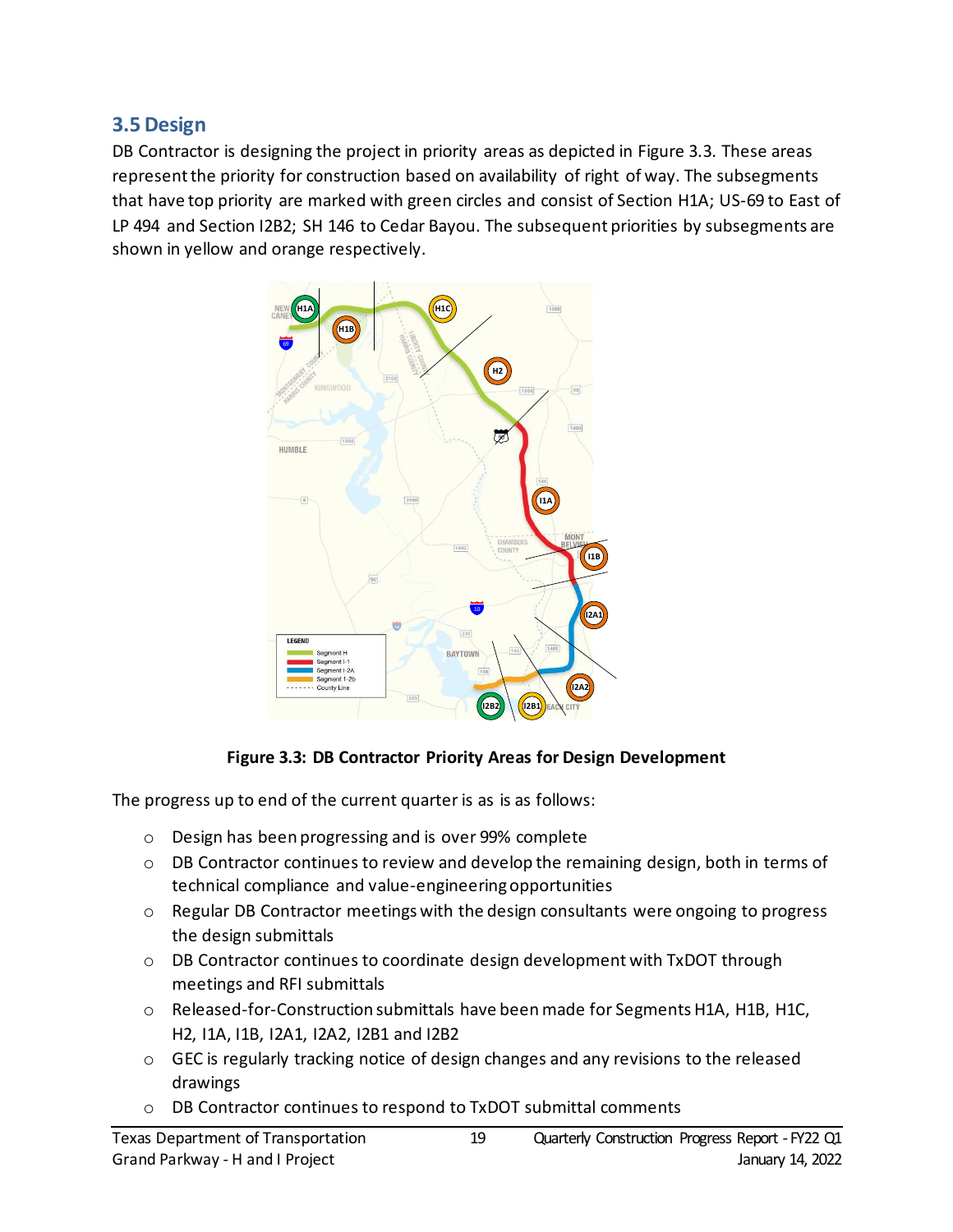#### <span id="page-19-0"></span>**3.6 Tolling Systems**

Coordination is on-going between the DB Contractor and TxDOT Toll Operations Division for design at tolling locations. TxDOT Toll Operations Division with support from design consultant Atkins and System Integrator, TransCore, is responsible for design and construction of tolling infrastructure in the toll zones. According to the DBA, the DB Contractor is required to complete work in toll zones 180 days prior to Substantial Completion Deadline and handover to the Toll System Integrator. Coordination between TransCore and the DB Contractor regarding construction in toll zonesis on-going and Section 4.0 of this report provides additional details on the handover status of the toll zones.

### <span id="page-19-1"></span>**3.7 Quality**

DB Contractor has mobilized its quality control staff as well as Independent Quality Firm staff to perform inspection and testing. Construction quality control and hold point inspections for construction were performed. DB Contractor has instituted a process for reporting nonconforming work and is maintaining a log of non-conformance reports and of Construction Deficiencies. Status of quality related actions as of the closing of this quarter:

- o Total NCRs issued as of closing of current quarter: 447 (72 open)
- o Observation Reports issued as of closing of current quarter: 20 (1 open)
- o Engineering Judgements: 163
- o Construction Deficiencies: 263 (61 open)

### <span id="page-19-2"></span>**3.8 MaintenanceDuring Construction**

Since the issuance of full NTP2, the DB Contractor has been responsible for maintaining all existing roadways within the project right of way of Segments H and I-1 and is responsible for elements modified or constructed by the DB Contractor in Segment I-2. The DB Contractor has developed procedures under its Maintenance Management Plan to inspect and repair facilities on an ongoing basis. Debris removal and sign straightening have been the main items of maintenance work in this quarter. Activities carried out by the DB Contractor in this quarter include:

- o Weekly Inspections Completed: 9
- o Monthly Inspections Completed: 3
- o Special Inspections Completed: 0
- o Incident Responses Attended: 0
- o Defects Identified this Period: 24
- o Defects Resolved this Period: 24
- o Defects Total to Date: 210
- o Defects Resolved to Date: 209
- o Defects Currently Unresolved: 1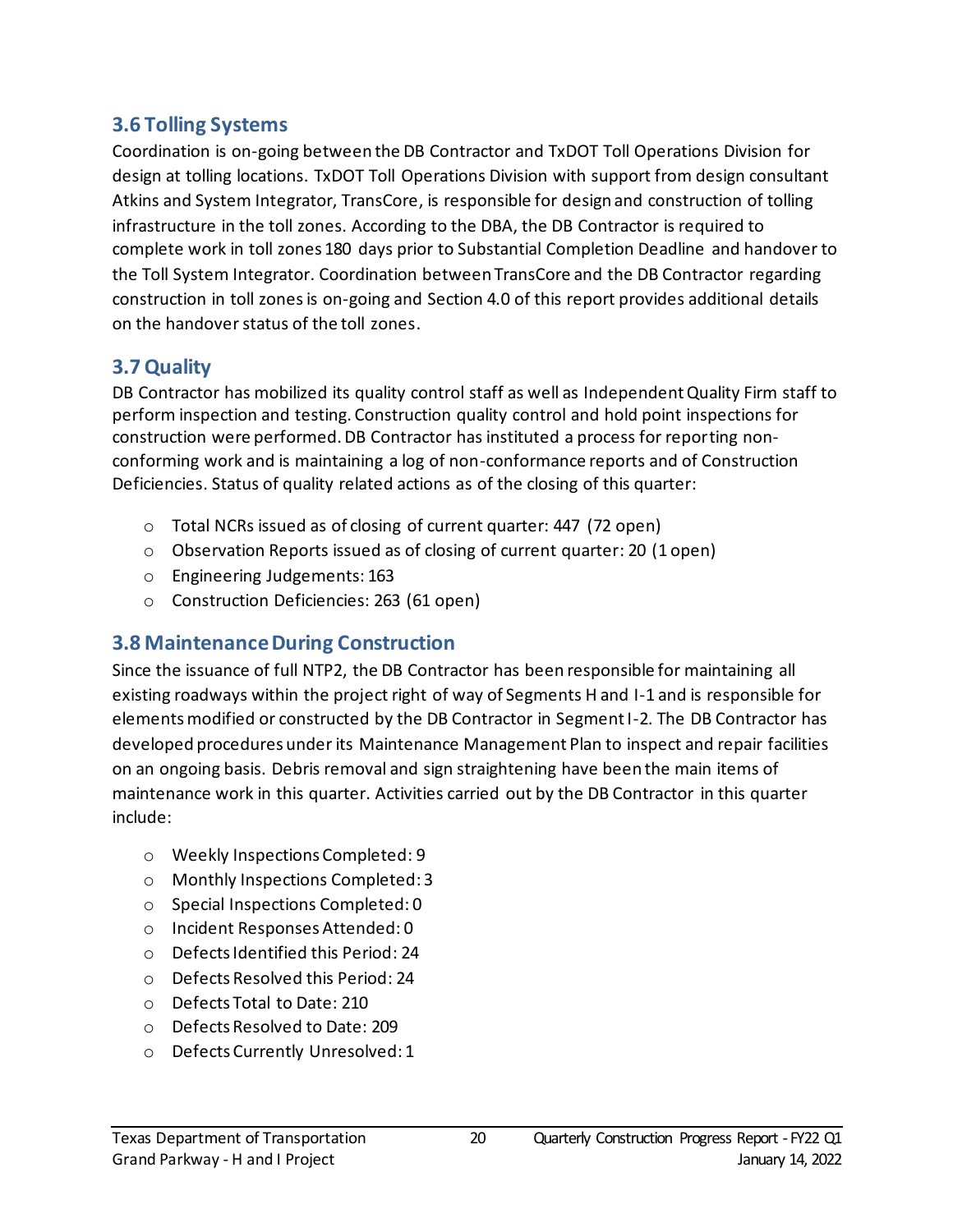### <span id="page-20-0"></span>**3.9 Construction**

The DB Contractor is constructing the project in three segments. Figure 3.4 shows the correlation of design priority subsegments to the three construction segments.



**Figure 3.4: Construction Segments and Priority Design Areas**

<span id="page-20-1"></span>For the reporting period, the DB Contractor construction operations in each of the three construction segments, broken out by priority area where applicable, is as follows:

#### Segment 1:

Activities in H1A included:

- o Performed ditch and slope grading for topsoil placement
- o Continued with the installation of barrier rail on mainlines
- o Installed cast-in-place coping at Retaining Walls 3, 4, 5, and 11
- o Placed mow strips at Retaining Walls 3, 4, 5, 6, 7, 8, 9, 10, and 11
- o Initiated painting Retaining Walls 1, 2, 2B, 3, 4, 5, 6, 7, 8, 9, 10, 11, and 12
- o Continued painting and grooving on Bridges 201, 202, 203, and 204
- o Gradedmedian ditches for cable barrier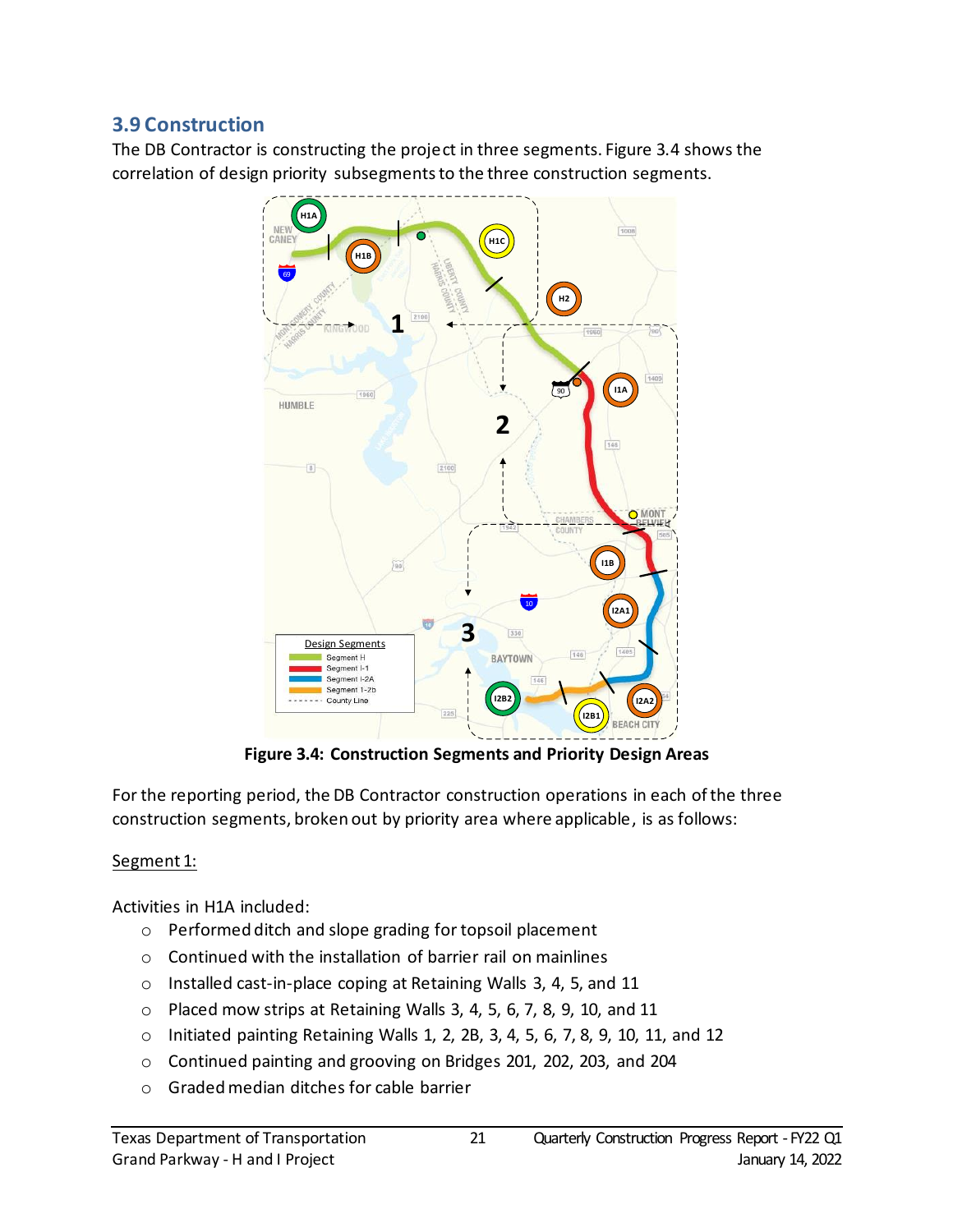- o Formed and poured drainage rip raps and inlet aprons
- o Installed rails on Bridges 205 and 206
- $\circ$  Continued paving eastbound frontage road and eastbound ramp between US 59 and Loop 494

Activities in H1B included:

- $\circ$  Continued mainlane embankment activities and established drainage ditches
- o Continued to place lime, cement treated base, and bond breaker along ramps and mainlines
- o Installed drainage structures
- o Initiated placing cast-in-place coping at Retaining Walls 7, 8, 9, 10, 11, 12, 13, 14, 15, 16, 17, and 17L
- o Placed mow strips at Retaining Walls 7, 8, 9, 10, 11, 12, 13, 14, 15, 16, 17, and 17L
- o Demolished existing FM 1485 pavement
- o Completed approach slabs for Bridge 212
- o Installed of rail for Bridge 209, 210, 211, and 212
- o Grinded and grooved Bridges 211, 212, 213, 214, 215, 216, 217, 218, 219, 230, 231, 234, 236, and 238
- o Painted Bridges 217, 218, 218A, and 219
- o Paved on the westbound frontage road between Monday Hargrove and San Jacinto
- o Placed and graded topsoil at ditches
- o Seeded slopes on ditches and embankment
- o Initiated drilling shafts for illumination and sign placement

Activities in H1C included:

- $\circ$  Continued to install reinforced concrete pipe and reinforced concrete box drainage structures
- o Placed concrete encased duct
- o Completed approach slabs 1 and 11 for Bridges 226A and 227A
- o Carried out grinding and grooving for Bridges 232, 233, and 234

#### Segment 2:

Activities in H2 included:

- o Progressed topsoil placement along main alignment
- o Continued excavation on FM 1960 Texaco Detention Pond
- o Progressed shoulder work at Ramps 10B and 10A
- o Placed concrete pavement and Ramps 9A and 9B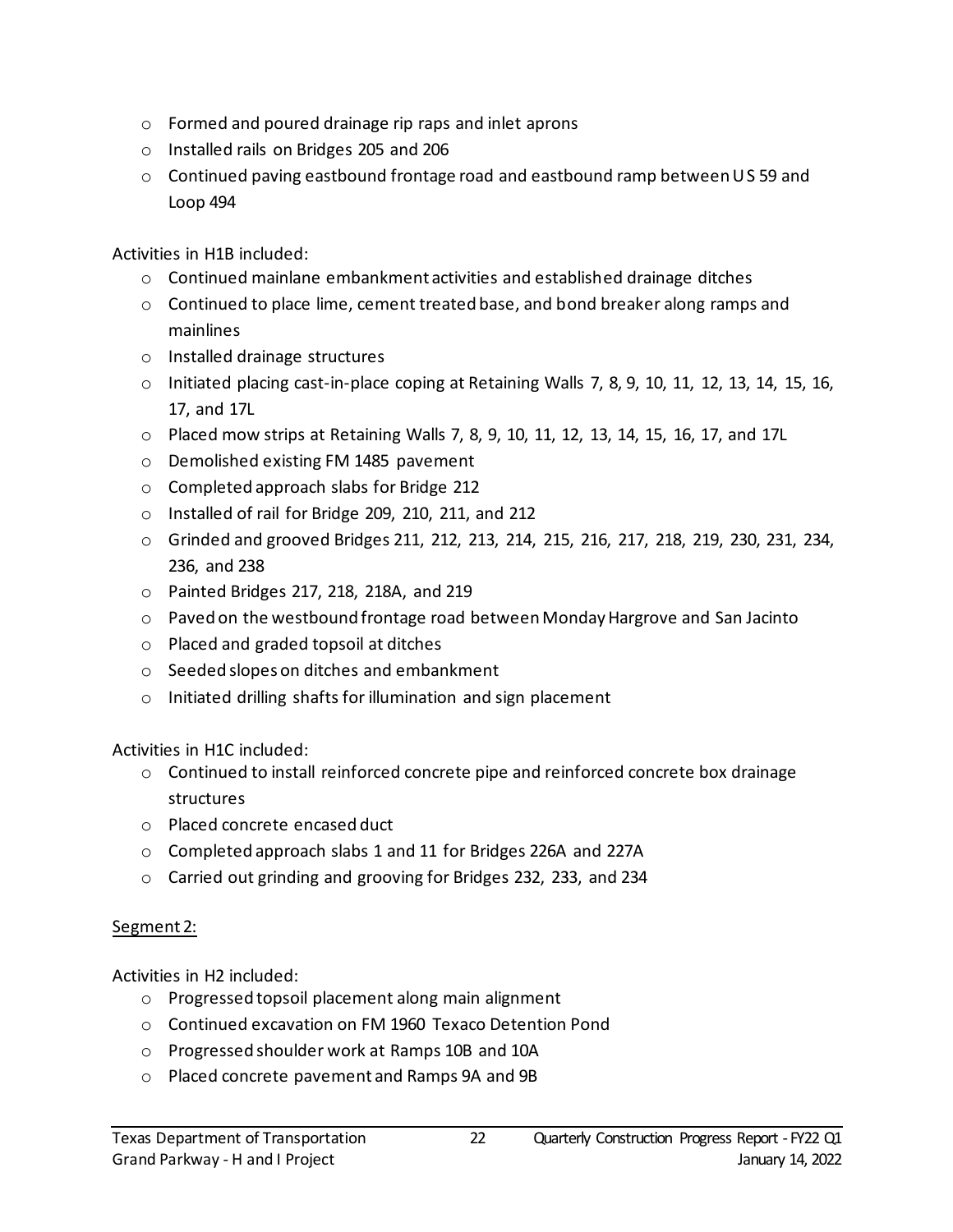- $\circ$  Continued to install reinforced concrete pipe and reinforced concrete box drainage structures
- o Completed concrete barriers for Bridge 250, 256, 258, 260, and 266
- o Completed Bridge deck for Bridge 246
- $\circ$  Initiated constructing columns and equipment pad at toll zones 13, 14, 15, and 16
- o Erected light poles at FM 1960 and underground conduits completed
- o Installed metal rail guard fence posts for Bridges 248, 250, 256, 258, 260, 262, and 266

Activities in I1A included:

- o Placed topsoil along mainlanes
- o Continued embankment activities on mainlanes and ramps
- o Placed temporary seeding between Bridge 5 and Bridge 7B
- o Completed all activities related to Culvert 81
- o Progressed wingwalls for Culvert 48
- o Completed deck pour and rail placement for Bridge 8

#### Segment 3:

Activities in I1A included:

- o Formed embankment and placed lime along northbound and southbound mainlanes
- o Completed embankment for Ramps 13A, 13B, 13C, and 13D
- o Placed lime at Ramps 13A and 13B
- o Placed cement stabilized base and bond breaker along northbound and southbound mainlanes
- o Formed and poured bents for Bridge 10
- o Excavated for and installed reinforced concrete box for Culvert 8
- o Installed Culvert 23 at SH 146
- o Tied rebar, formed, poured, and stripped wingwalls for Crossing 55 and 82
- o Installed type AAD inlet at SH 146
- o Initiated placing mow strips at Retaining Walls 35, 36, and 37
- o Installed MSE wall panels and backfill for Retaining Walls 32, 33, 34, 35, 36, and 37

Activities in I1B included:

- o Continued embankment activities for northbound mainlanes
- o Placed 2nd lift of lime at Ramp 14B
- o Remixed lime at U-turns south of FM 565
- o Formed embankment for Ramp 15A
- o Poured sleeper slab for Bridge 12
- o Prepared Bridge 15 for painting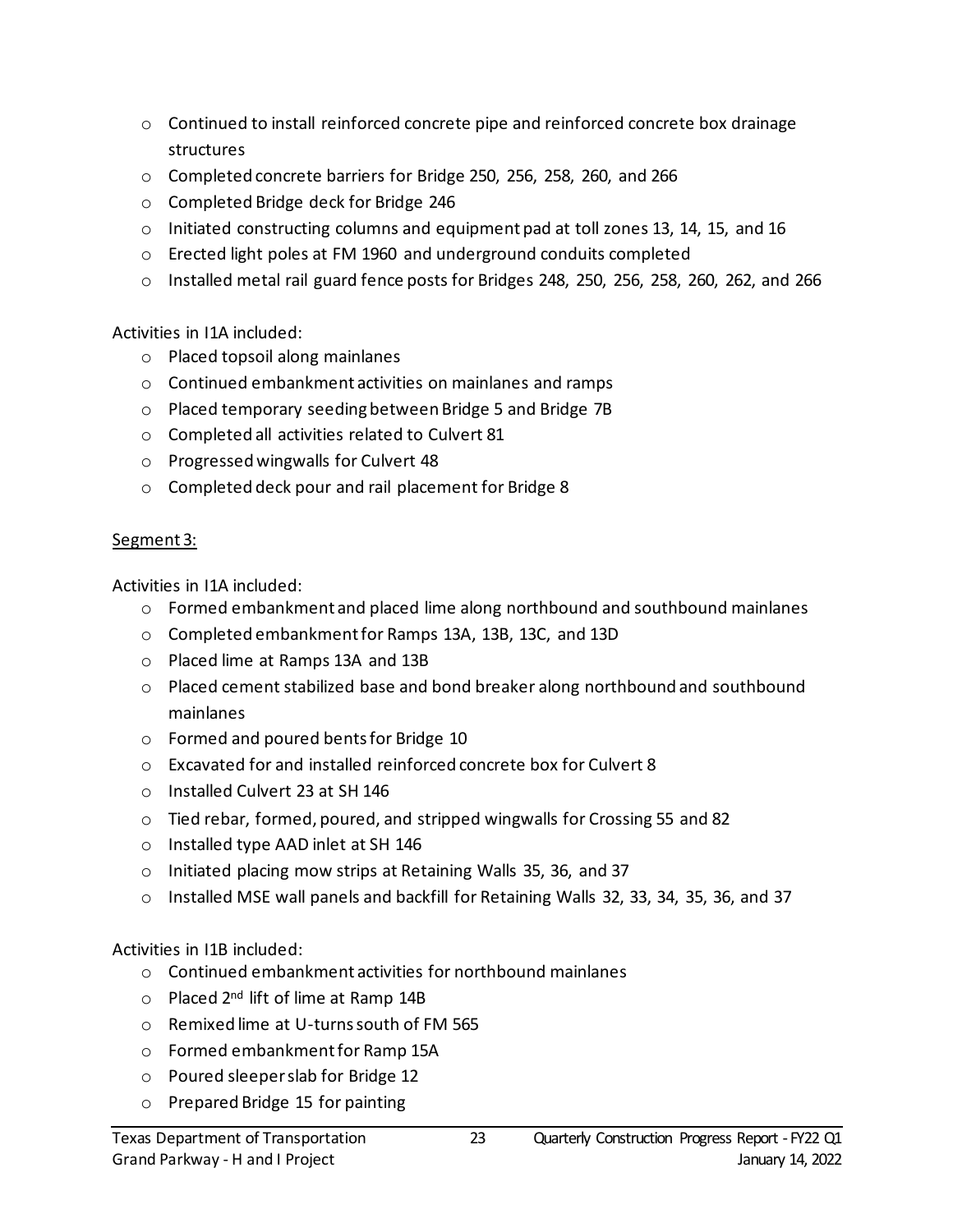- o Excavated and installed reinforced concrete pipe for Culvert 8
- o Excavated footings for Culvert 8 wingwalls
- o Tied rebar, formed, and poured Culvert 5 and 8 wingwalls
- o Initiated placing cast-in-place coping for Retaining Walls 7, 8, 9, 10, 11, and 12
- o Formed and poured approach slabs for abutments 1 and 4 at Bridge 14

Activities in I2A1 included:

- o Placed lime, cement treated base, and bond breaker along mainlanes
- o Tied rebar and placed CRCP for Ramp 16B
- o Backfilled ditches for mow strip at Bridge 17
- o Tied rebar, formed, and poured wingwalls for Crossing 64
- o Initiated constructing pad for toll plaza at Ramp 16
- o Installed safety end treatments south of Kilgore
- o Formed and poured approach slabs for Bridge 16
- o Installed coping for Retaining Walls 7, 8, 9, 13, 15, and 18
- o Placed backfill for Retaining Walls 7, 8, and 9
- o Installed Culvert 2 at Koppel Road
- o Initiated placement of Culvert 3 at Kilgore underpass

Activities in I2A2 included:

- o Progressed embankment, lime, and cement stabilized base along mainlanes
- o Carried out punch list corrections for Bridge 18
- o Installed Culvert 3 at Fisher Road
- o Prepared and poured block outs at Fisher U-turn, FM 1405, and Culvert 3
- o Placed and fine graded lime for Ramp 17

Activities in I2B1 included:

- o Backfilled and graded ditches between Frontage Road 6 and Ramp 11
- o Placed cement stabilized base and final lift of lime along mainlanes
- o Completed cast-in-place coping for Retaining Walls 6, 19, and 21
- o Initiated toll plaza pads east and west of FM 1405
- o Poured overhead sign footings along mainlanes
- o Prepared for embankment activities at Koppel
- $\circ$  Placed 1<sup>st</sup> and 2<sup>nd</sup> lift of lime at Ramp 10

Activities in I2B2 included:

- o Continued embankment and lime activities along westbound mainlanes
- o Continued to grade, dig, form, and pour sleeper slab for Bridge 21
- o Backfilled ditches for mow strip at Bridge 21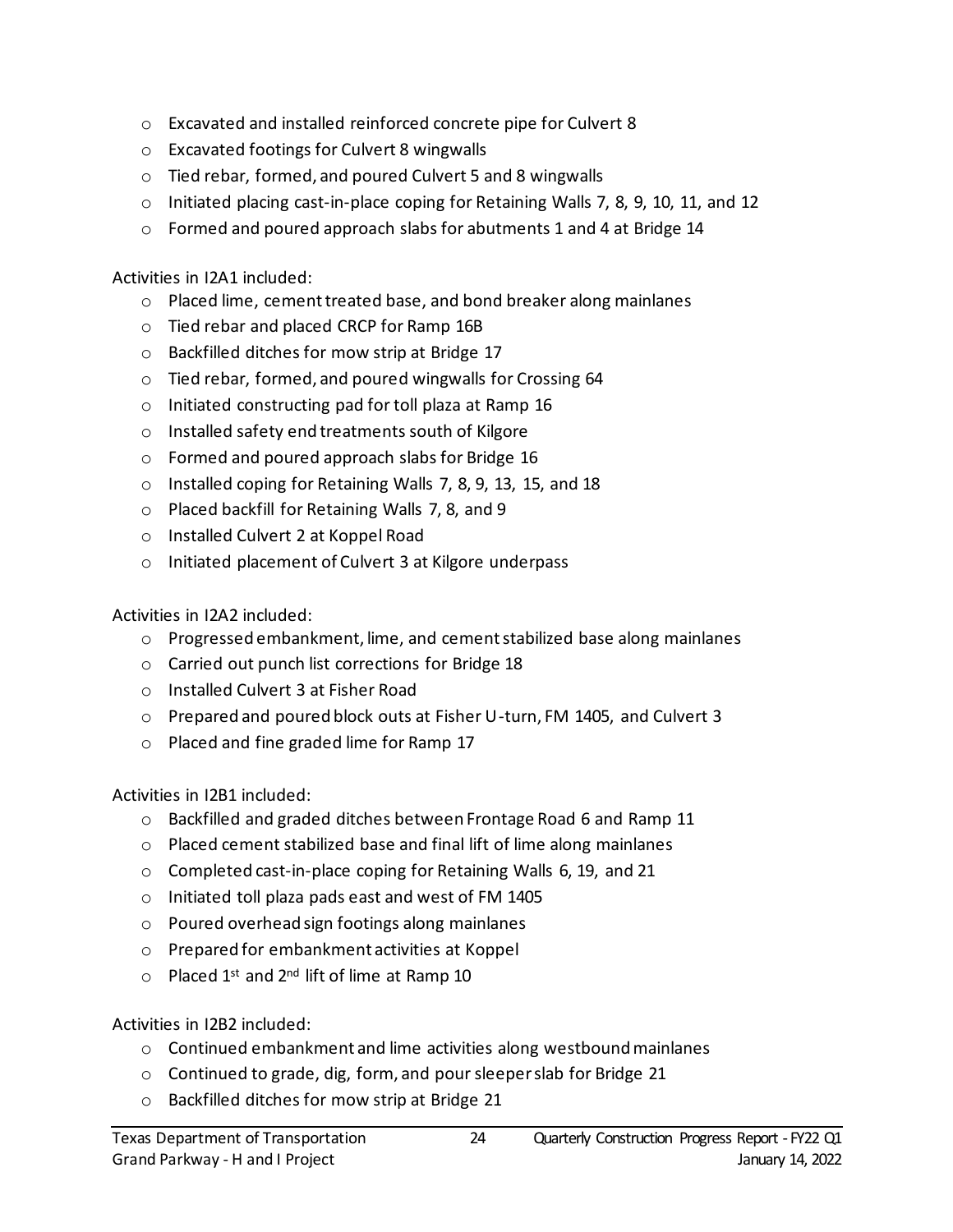- o Delivered rebar, formed, poured, and stripped approach slabs for Bridge 22 and 25
- o Completed deck pour for Bridge 25
- o Formed and poured transition rail for Fred Hartman Connector
- o Initiated grading for mow strip west of Wyoming
- o Set concrete beam spans for Bridge 24
- o Completed footings for overhead sign structures
- o Built toll plaza pads east of Lee Drive
- o Tied steel, formed poured and stripped vertical cast-in-place coping for Retaining Walls 6, 7, 9, 10, and 12
- o Placed cement stabilized sand backfill for Retaining Walls 10, 12, 13, and 15

## <span id="page-24-0"></span>4.0 Substantial Completion

According to the most recent progress schedule submitted by the DB Contractor in this reporting period, together with the schedule revision received in the quarter, Projected Substantial Completion of the H and I Project is expected to occur on May 7, 2022, which is outside the 1,735 days that are available to the DB Contractor after accounting for all approved change orders. With the Projected Substantial Completion date of May 7, 2022, the DB Contractor is beyond the current Substantial Completion Deadline of April 10, 2022 and is forecasting a delay of 27 days as of the end of the quarter. Section 5.0 of this report presents ongoing partnering discussions between TxDOT and the DB Contractor to evaluate whether any of these 27 days are attributable to Hurricane Ida, Tropical Storm Nicholas and the COVID-19 pandemic.

Project completion through Final Acceptance is projected to be September 4, 2022, 120 days after the projected Substantial Completion date.

DB Contractor has an interim milestone requirement to complete work in toll zones 180 days prior to Substantial Completion Deadline and handover the sites to the Toll System Integrator (SI). Contractual date of completing the interim milestone was October 12, 2021. Before this deadline was reached, DB Contractor faced resource availability challenges from electric service providers (Entergy, SHECO and CenterPoint Electric) due to Hurricane Ida in making power available at the toll zones. In order to allow the SI's work to proceed, DB Contractor and TxDOT made accommodations to utilize backup generators at the toll zones. Section 5.0 of this report further presents details of the ongoing partnering discussions between TxDOT and the DB Contractor.

## <span id="page-24-1"></span>5.0 Material Problems Encountered

Outbreak of COVID-19: On March 13, 2020, the President of the United States declared the outbreak of COVID-19 a national emergency and the Texas Governor declared it an imminent threat of disaster for all counties (including Chambers, Harris, Liberty and Montgomery) in Texas. For each subsequent month through November 30, 2021, the Texas Governor has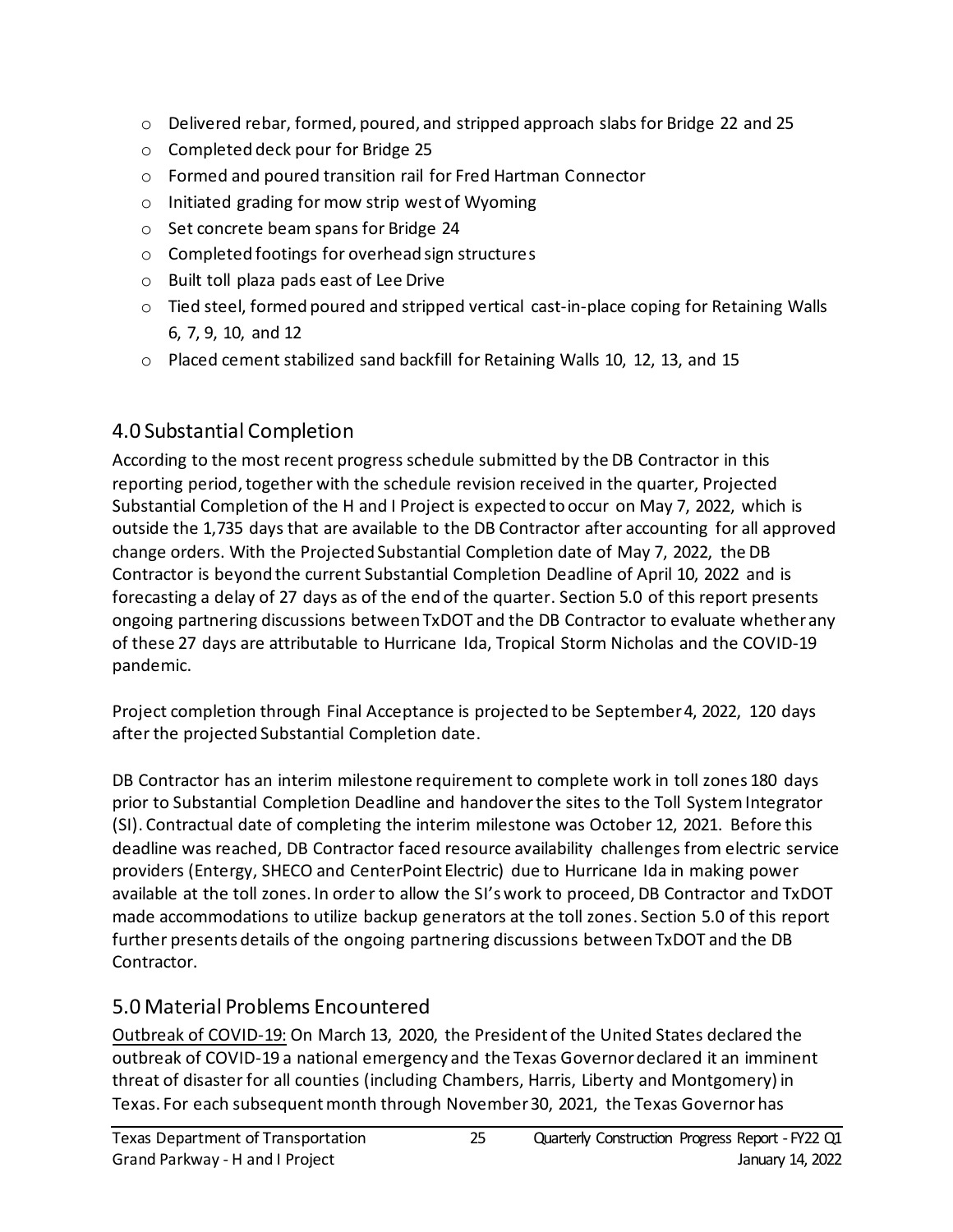renewed the disaster proclamation for all counties in Texas to reflect the continued nature of the disaster. The DB Contractor initially notified TxDOT on March 24, 2020 that while it has taken steps to monitor and mitigate the impacts of COVID-19 to the project, the DB Contractor and its subcontractors have experienced some loss of workforce. The DB Contractor claims that the pandemic has required additional activities to minimize impacts while allowing construction to continue following CDC and published guidelines. The DB Contractor has been engaged in partnering discussions with TxDOT and has submitted several incomplete updates to Requests for Change Order (RCO) that include labor, materials, and other miscellaneous overhead costs to the Project for TxDOT to review and assess. Partnering discussions between TxDOT and the DB Contractor are on-going regarding the merits of the claim and it has been agreed between the parties to divide the claim into potentially two RCO's. For the first RCO, TxDOT has requested the DB Contractor to provide additional information for items that qualify for cost reimbursement and/or had a schedule impact under the Force Majeure Event provisions of the Design Build Agreement. Partnering discussions are ongoing to determine if the DB Contractor would pursue any items that TxDOT has identified as not recoverable as a Force Majeure claim under a second RCO to avoid delays to the resolution of the items that may qualify for cost reimbursement and/or additional days under the Force Majeure Event provisions of the DBA. Revised submittals are pending.

Hurricane Ida: Hurricane Ida in Louisiana caused the electric service providers to shift their resources towards emergency repairs, which affected the DB Contractor's planned activities at the toll zone locations on this Project. Hurricane Ida made landfall on August 29, 2021 as a Category 4 hurricane. On August 29, 2021, the President of the United States, President Joseph R. Biden, Jr., approved the Louisiana Disaster Declaration, confirming that Hurricane Ida began on August 26, 2021. Subsequently, the DB Contractor was notified by the electric service providers (Entergy, SHECO, and CenterPoint Electric) that they have instituted a statewide stoppage for any non-emergency work in Texas so that they can provide emergency repair services in Louisiana. As discussed in Section 4.0 of the report the DB Contractor, System Integrator and TxDOT partnered to utilize permanent backup power generators to provide power at the toll zone locations to mitigate the electrical power issue and to allow the System Integrator's testing work to proceed. A Request for Partnering has been submitted by the DB Contractor regarding Hurricane Ida.

Tropical Storm Nicholas: On September 13, 2021, Texas Governor Greg Abbott issued a proclamation declaring a state of disaster in certain counties and on September 14, 2021 added additional counties to the proclamation, including those encompassing the H and I Project, based on the existence of a threat of imminent disaster due to Tropical Storm Nicholas. Impacts to the Project from Tropical Storm Nicholas generally consisted of flooding and saturation of borrow pits. The DB Contractor has claimed that it had performed mitigation measures in preparation of the storm to preserve the worksite and carried out additional tasks after the storm to restore the worksite. TxDOT has requested Time Impact Analysis from the DB Contractor to review and validate any delays. Partnering discussions are on-going between the two parties before a consensus is reached on the claim for additional days.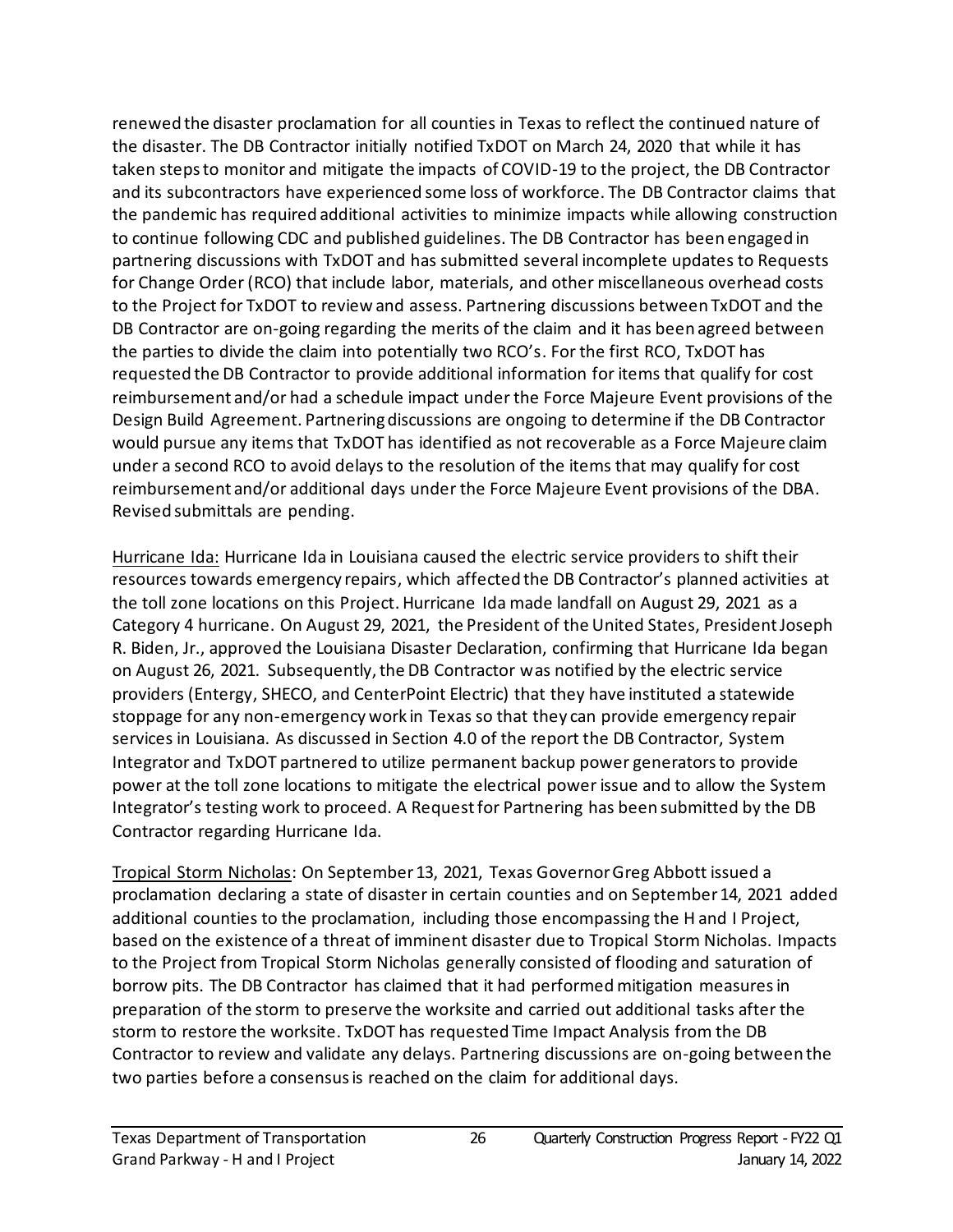Energy Transfer Corporation (ETC)/Sunoco Pipelines: Sunoco has six pipelines that cross the H&I Project corridor at multiple locations and has eligible property interests. While most of these lines are over 80 years old, they did not require replacement or adjustment to a lower depth per Utility Accommodation Rules (UAC) utilized by the DB Contractor. However, Sunoco disagreed with the DB Contractor's methodology, and raised concerns regarding the age, access for maintenance after project completion, and additional stresses on the pipelines from the added loads. At the request of the utility owner and the DB Contractor, TxDOT participated in the discussions and agreed that the pipelines need to be relocated or provided with an additional protective slab if they were to remain in place. This relocation work was completed in this quarter. TxDOT and the DB Contractor are participating in discussions to determine the cost and schedule impacts to the Project.

Overall Progress: As of November 20, 2021, the data date for the latest draw submittal made by the DB Contractor in this reporting period, the actual schedule percent complete was 94% (as measured by the Primavera cost loaded schedule submittal). This is in line with the Planned Schedule Percent Complete of 92%. Additionally, the earned value reported by the DB Contractor and included in Table 2.3 of this report shows that earned values for several reporting periods since the second quarter of 2020 have been slightly ahead of those planned at the time of the award.

As discussed in Section 4.0, projected Substantial Completion is anticipated to occur by May 7, 2022. The DBA requires a recovery schedule should any activity on the Critical Path be delayed by either the greater of 30-days or a number of days equal to 5% of the days remaining until a completion deadline. TxDOT is monitoring the requirement to develop recovery schedules.



<span id="page-26-0"></span>Note: Future dates are subject to change

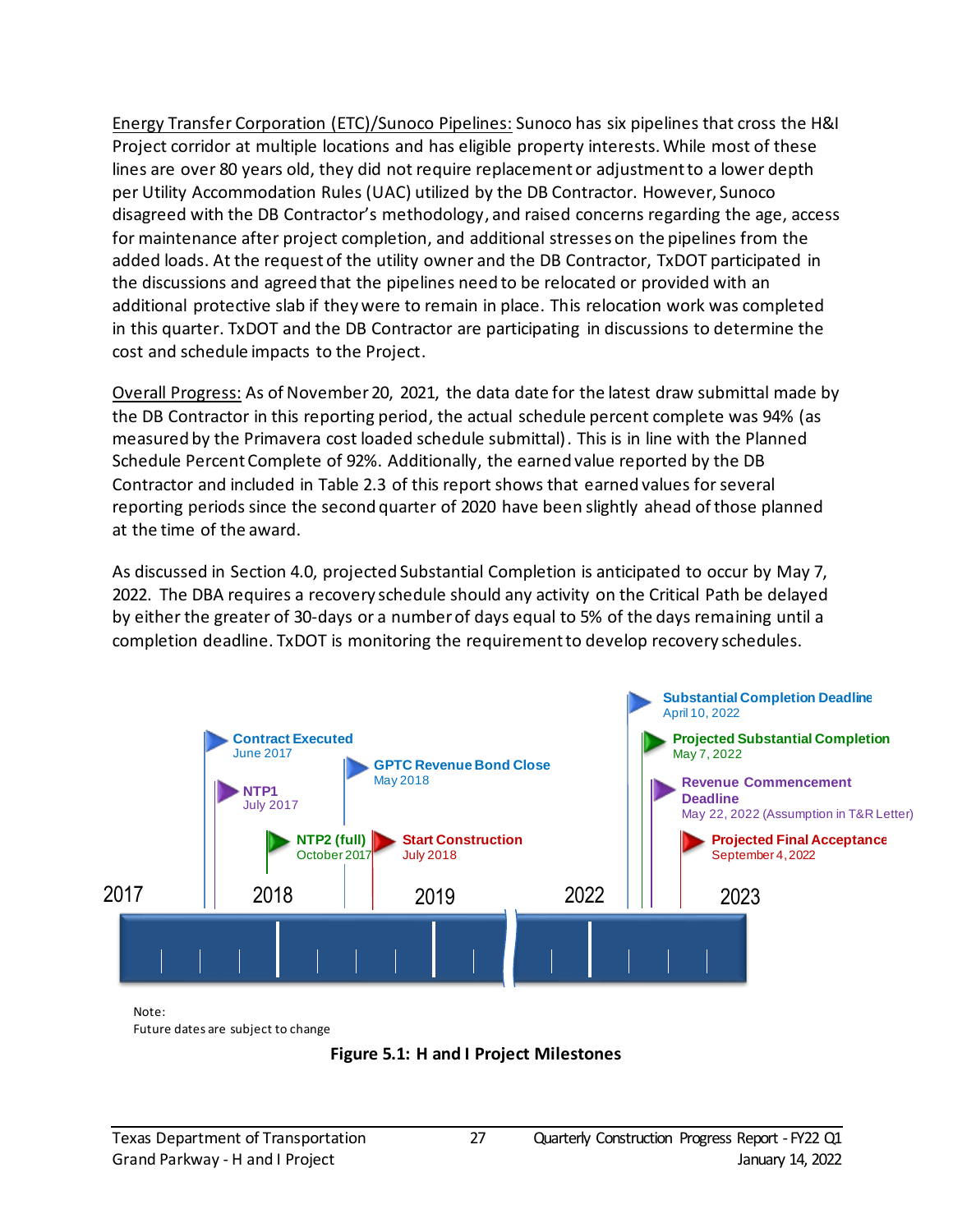Commencement of toll revenues is anticipated to occur with the projected Substantial Completion, which is currently estimated to be May 7, 2022, as described above, and is before the Revenue Commencement date included in the CDM Smith traffic and revenue assumptions. CDM Smith's 2018 T&R Bring Down Letter assumes that Segments H, I-1 and I-2B will be open to tolled traffic on May 22, 2022.

Several requests for partnering have been made by the DB Contractor over the course of the project. These proposed changes are either underreview or have been rejected by TxDOT. The RCO's currently under review are associated with toll charges from the DB contractor toll road usage, COVID-19, Storm Nicholas and the DB Contractor's claim of additional costs from TxDOT's requirement to place a concrete mow strip under the median cable barrier that runs the length of the project.

#### <span id="page-27-0"></span>6.0 Delivery Status of Equipment

No issues with equipment deliveries from the DB Contractor or the Toll System Integrator are currently anticipated. DB Contractor will procure the ITS and Traffic Signal equipment which is routine for such project. Section 4.0 of this report discusses ongoing coordination between System Integrator and the DB Contractor to have electrical power available at the Toll Zone locations.

TransCore is responsible for installing Tolling Equipment such as transponder readers and cameras and has done so on other projects for TxDOT on a statewide basis.

### <span id="page-27-1"></span>7.0 Change Orders

### <span id="page-27-2"></span>**7.1 Approved Change Orders**

Two additional change orders were approved in the quarter. The first change order (Change Order # 13) approved in this quarter requires the DB Contactor to carry out additional activities to acquire environmental permits necessary for the design, regrading, and maintenance of a ditch within the drainage easement acquired by TxDOT at Wismer Road. The second change order (Change Order #14) accounts for reduction in drainage discharge point locations along the corridor requiring DB Contactor to incur additional design and construction costs.

#### Change Order #13

- o Wismer Rd Drainage Easement Environmental Permit
	- Amount: \$217,000.00
	- Days  $= 0$

#### Change Order #14

- o Changes in Drainage Discharge Points
	- Amount: \$5,005,189.00
	- $Days = 0$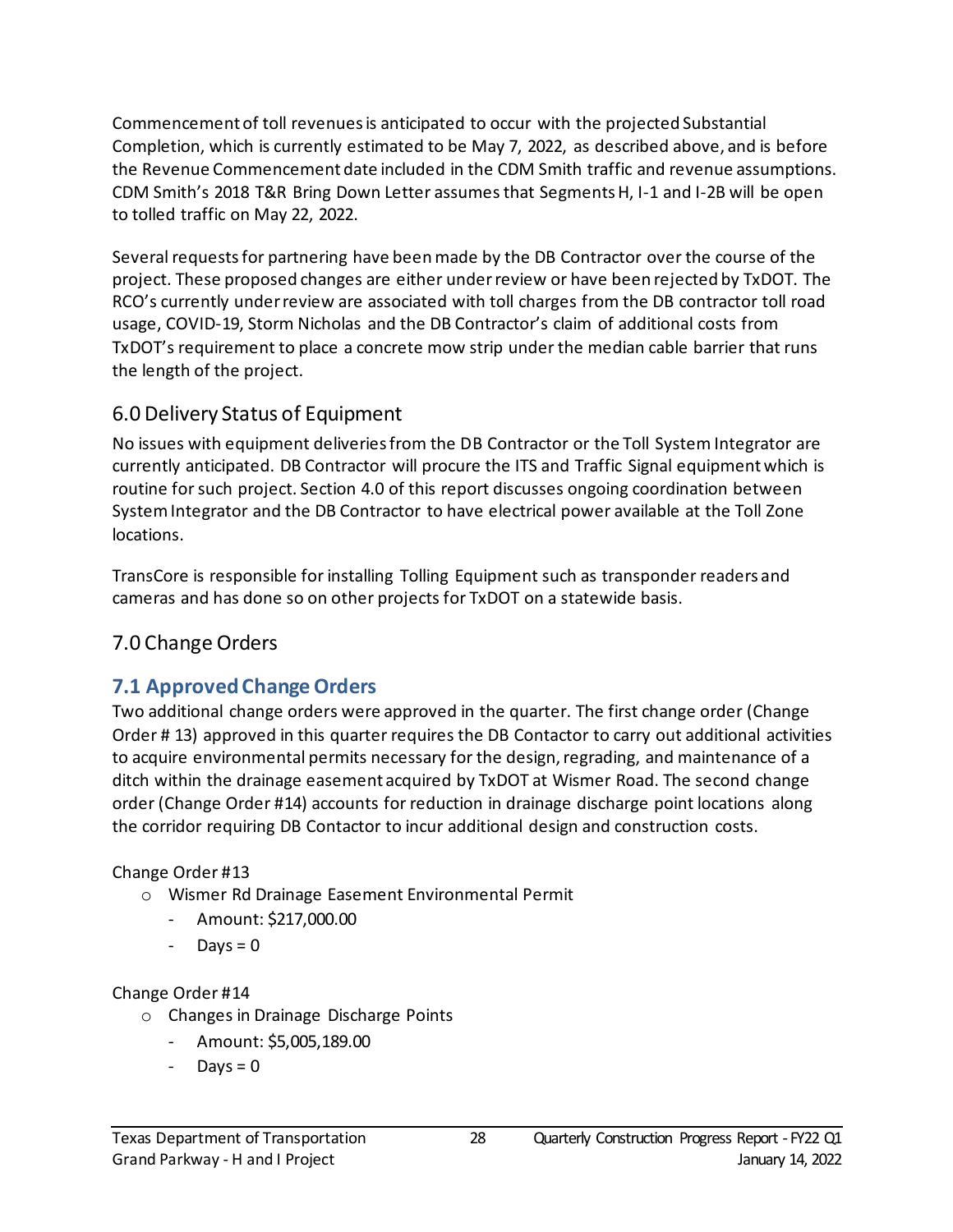Appendix B provides the overall list of approved change orders. With the approval of change orders as listed in Appendix B, the total construction cost for the DBA has seen a net increase from \$894,701,621.55 to \$932,393,632.28 and total days stands at 1,735 days.

### <span id="page-28-0"></span>**7.2 Pending Change Orders**

Various change orders are in early stages of partnering discussions where the cost, time or validity of the change is being determined and has not yet been negotiated. Such changes are discussed in Section 5.0 of this report.

A change order that has been negotiated and is pending approval is Change Order #15. This change order requires the DB Contactor to carry out activities related to Wismer Road Drainage Easement mitigation credits to offset unavoidable impacts to streams & wetlands. The Wismer Road Drainage Easement Environmental Permit requires in-kind compensatory mitigation. The stream and wetland mitigation required to offset impacts will total approximately 5,300 linear feet of stream restoration (equating to 15,942 Stream mitigation credits) and 15 acres of wetland enhancement (equating to 3.0 suites of Functional Capacity Units). These mitigation credits do not have any impact on the projected Substantial Completion date for the project. They allow TxDOT to make improvements within the drainage easement to enhance ditch flows.

Pending Change Order #15

- o Wismer Rd Drainage Easement Mitigation Credits
	- Amount: \$6,572,000
	- $-$  Days = 0

### <span id="page-28-1"></span>8.0 Right of Way Acquisition

<span id="page-28-2"></span>TxDOT carried out early right of way acquisition activities prior to issuance of NTP2. With the issuance of the NTP2, the DB Contractor was made responsible for all right of way acquisitions. Overall status of parcels released into construction is provided in Table 8.1. 100% of the parcels have been cleared for construction. Although all properties are cleared for construction, a number of parcels remain in eminent domain proceedings to complete the acquisition process.

| <b>ROW Status</b>                                         |     |
|-----------------------------------------------------------|-----|
| Estimated Total Number of Parcels <sup>1</sup>            | 235 |
| Surveys Submitted for TxDOT Approval <sup>2</sup>         | 235 |
| Parcels in Possession and cleared for<br>construction $3$ | 235 |

|  | Table 8.1: Progress on Right of Way Acquisitions |  |  |  |
|--|--------------------------------------------------|--|--|--|
|  |                                                  |  |  |  |

Notes:

1. Estimated total number of parcels represents most recent estimate of total acquisitions required based on the status of design development.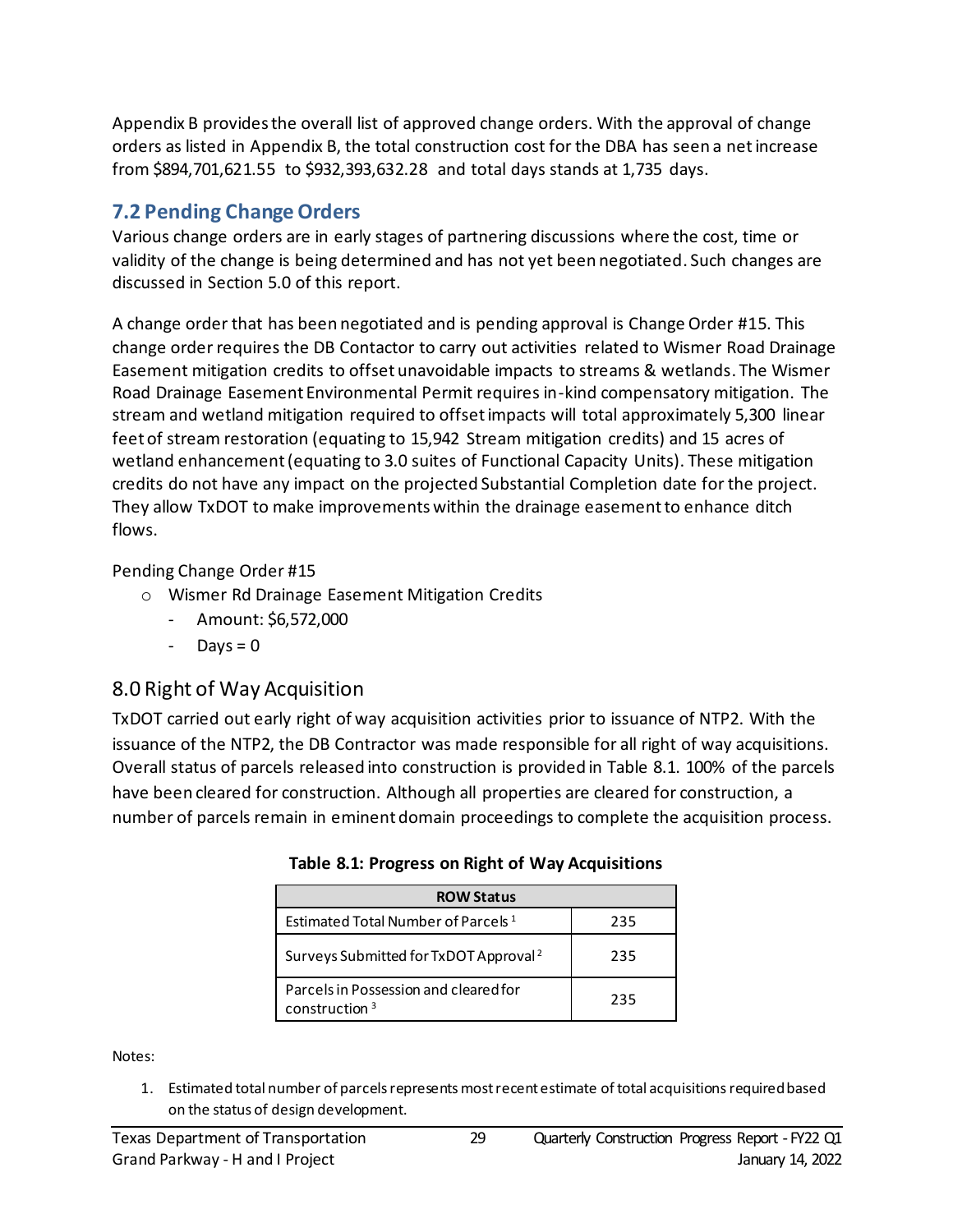- 2. Surveys submitted for TxDOT approval represents approved surveys and those pending approvals as of the report period. Surveys previously submitted but requiring modifications are not included in the count until resubmitted.
- 3. As of reporting period, all 235, or 100% are cleared for construction. Although all properties are cleared for construction, a number of parcels remain in eminent domain proceedings to complete the acquisition process.

#### <span id="page-29-0"></span>9.0 Discussion of Other Matters

There are no additional other matters related to the H and I Project construction that have been requested by the TIFIA Lender in this quarter.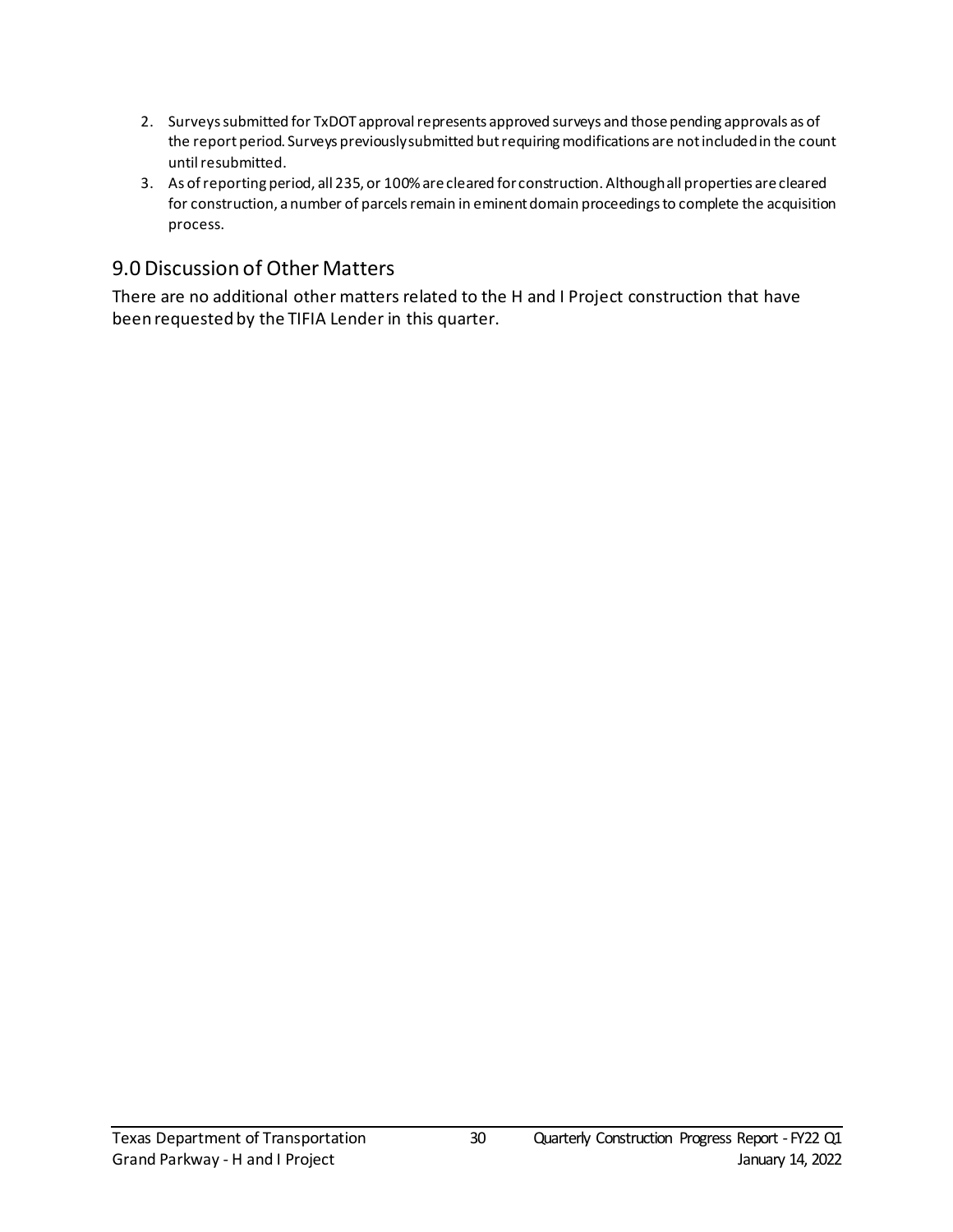### <span id="page-30-0"></span>APPENDIX A – Construction Photos for the Quarter



**Figure A.1: Segment H1C After Tropical Storm Nicholas**

<span id="page-30-1"></span>

<span id="page-30-3"></span><span id="page-30-2"></span>**Figure A.2: Caney Creek Tributary After Tropical Storm Nicholas in Segment H1B**



**Figure A.3: Placed Pipes and Culverts in Segment H1B**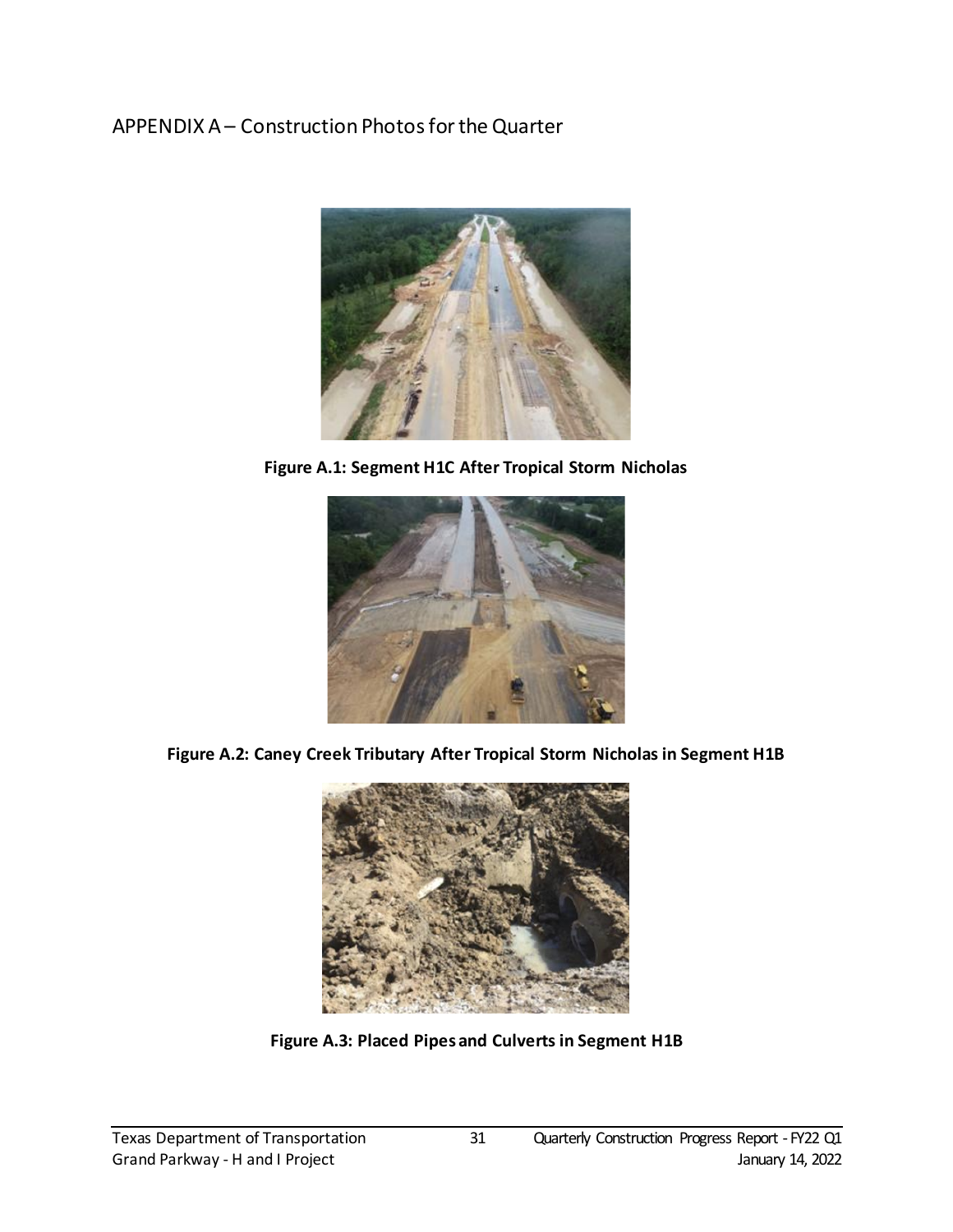

**Figure A.4: FM 1960 Light Pole Installation in Segment H2**

<span id="page-31-0"></span>

<span id="page-31-2"></span><span id="page-31-1"></span>**Figure A.5: Bent Cap form at Bridge 10 in Segment I1A**



**Figure A.6: Ramp 13C in Segment I1A**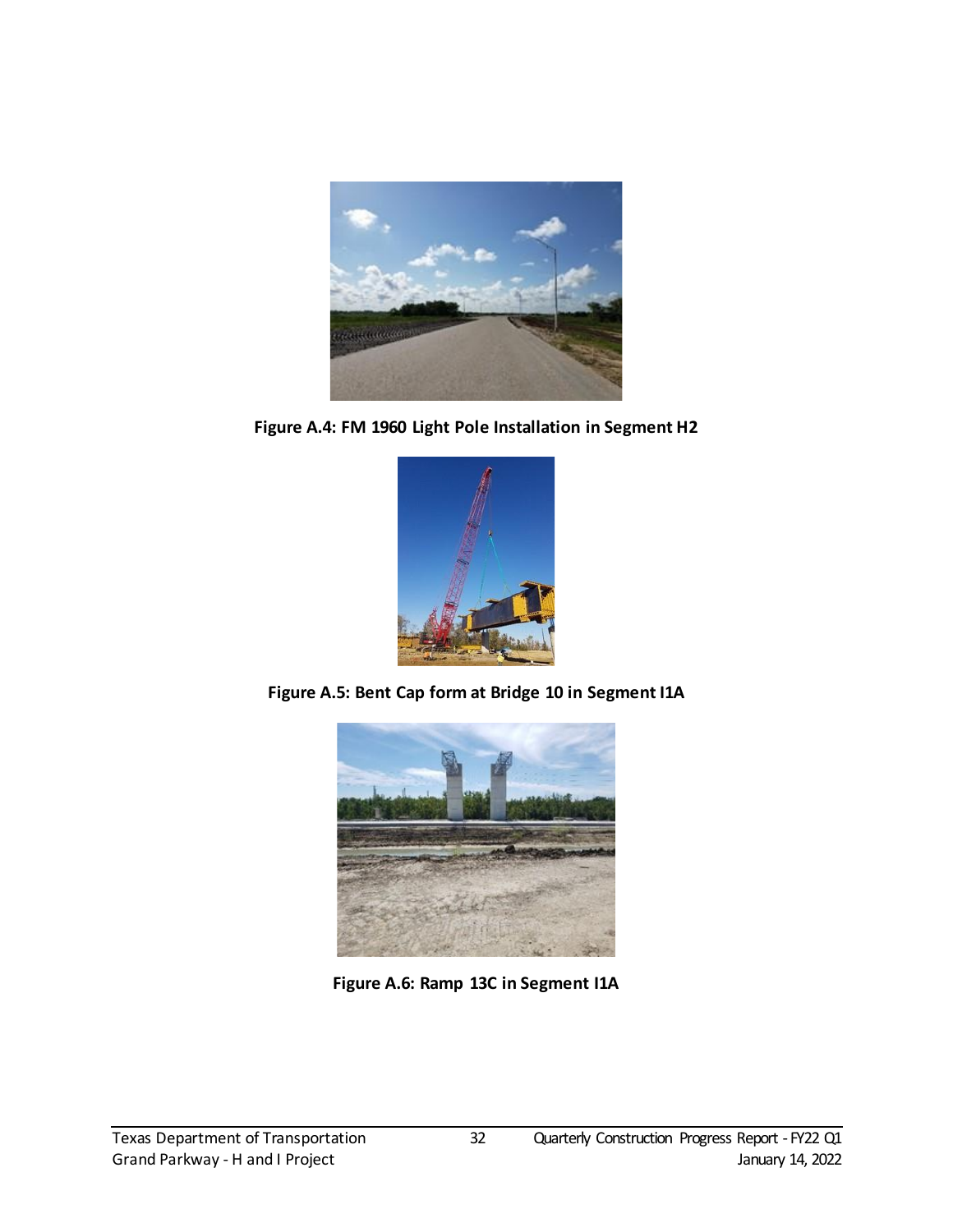

**Figure A.7: Kilgore Barrier in Segment I2A1**

<span id="page-32-0"></span>

**Figure A.8: Bridge 25 Deck Pour in Segment I2B2**

<span id="page-32-2"></span><span id="page-32-1"></span>

**Figure A.9: Rail at Fred Hartman Connector in Segment I2B2**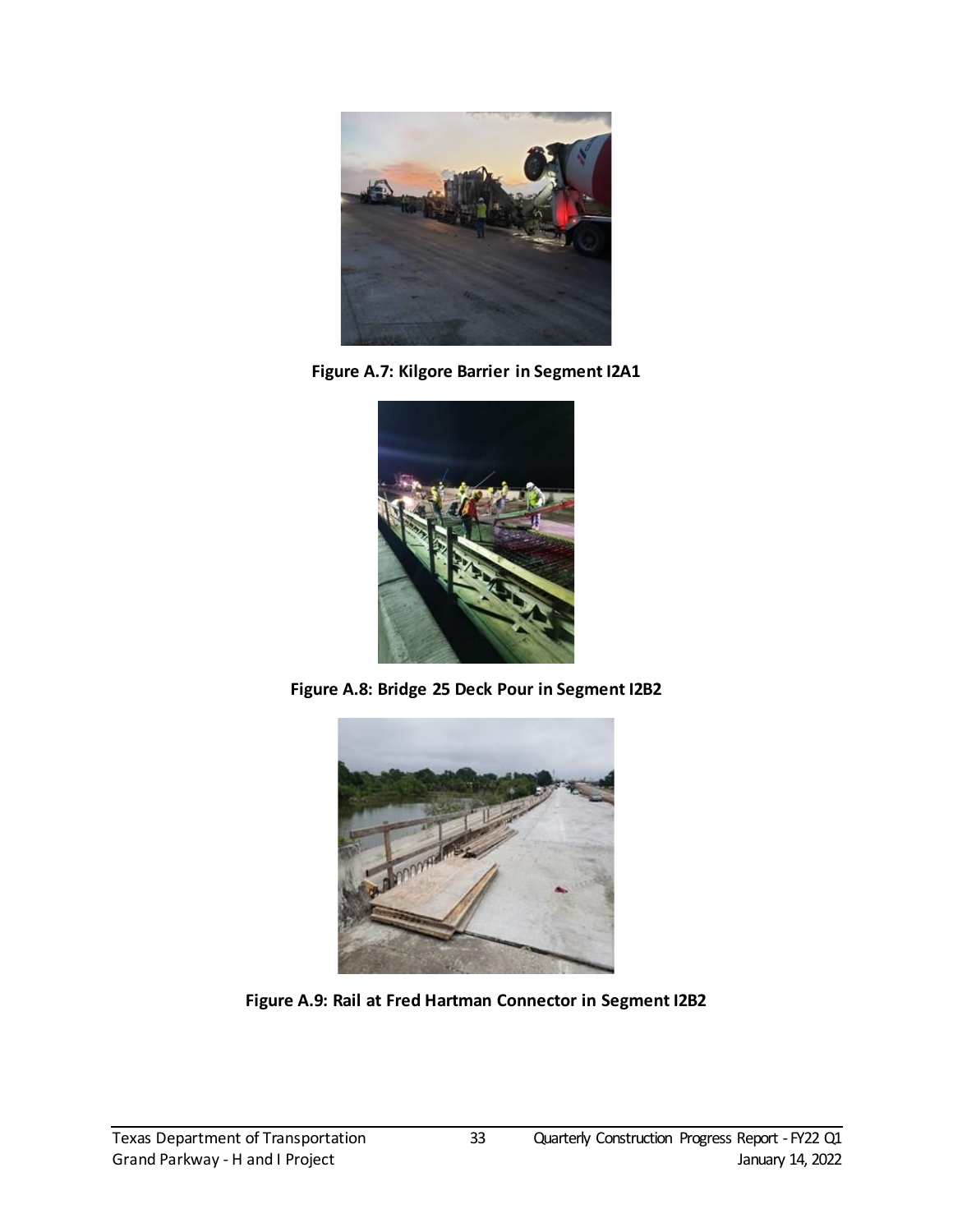### <span id="page-33-0"></span>APPENDIX B – Change Orders List

| Change<br>Order<br>No. | <b>Description</b>                                                  | <b>Status</b>                  | <b>Date</b><br><b>Executed</b> | <b>Time</b><br>Impact<br>(days) | Cost<br>Impact<br>(5) |
|------------------------|---------------------------------------------------------------------|--------------------------------|--------------------------------|---------------------------------|-----------------------|
| 1                      | Hurricane Harvey Impact & NTP2 Delay                                | Executed                       | 11/20/18                       | 19                              |                       |
| 2a                     | Castle Hill CH Partners Utility Casings                             | Executed                       | 9/18/18                        | $\mathbf 0$                     | 849,097               |
| 2 <sub>b</sub>         | <b>Remove RR Track From UPRR Structures</b>                         | Executed                       | 9/18/18                        | 0                               | 73,942                |
| $\overline{3}$         | Bridge Over Rail Yard/Speer Property                                | Executed                       | 4/10/20                        | $\pmb{0}$                       | 17,600,000            |
| 4                      | CWA Siphon at Luce Bayou                                            | Executed                       | 5/3/19                         | 0                               | 4,799,827             |
| 5                      | Kingwood Drive Overpass Ramps & U-turn                              | Executed                       | 2/9/20                         | 0                               | 6,522,000             |
| 6                      | City of Mont Belvieu Installation of RCB in lieu of<br><b>Ditch</b> | Executed                       | 5/22/20                        | 0                               | 510,620               |
| $\overline{7}$         | PIO Office, Computers, Equipment, and Software                      | Executed                       | 8/6/20                         | $\pmb{0}$                       | (183, 273)            |
| 8                      | UPRR ROW Width Change at US 90                                      | Executed                       | 9/30/20                        | $\pmb{0}$                       | 1,641,687             |
| 9                      | Ponds at Interchange Rail Park - Over Bridge 8                      | Executed                       | 12/17/20                       | $\mathbf 0$                     | 655,922               |
| 10                     | Impacts of Tropical Storm Imelda                                    | Executed                       | 11/22/20                       | 30                              |                       |
| 11                     | Impacts of Tropical Storm Beta                                      | Executed                       | 2/11/21                        | 6                               |                       |
| 12                     | Impacts of Winter Storm Uri                                         | Executed                       | 7/12/21                        | 6                               |                       |
| 13                     | Wismer Rd Drainage Easement Environmental<br>Permit                 | Executed                       | 9/16/21                        | 0                               | 217,000               |
| 14                     | Changes in Drainage Discharge Points                                | Executed                       | 11/16/21                       | $\Omega$                        | 5,005,189             |
|                        | Subtotal Executed Change Orders                                     | 61                             | 37,692,011                     |                                 |                       |
| 15                     | Wismer Rd Drainage Easement Mitigation Credits                      | Pending                        | <b>TBD</b>                     | $\mathbf 0$                     | 6,572,000             |
|                        |                                                                     | Subtotal Pending Change Orders | $\mathbf{0}$                   | 6,572,000                       |                       |
|                        | Total Executed and Pending Change Orders                            | 61                             | 44,264,011                     |                                 |                       |

Figures shown may not add to totals due to rounding.

Notes:

- 1. Various other pending change orders are in early stages of partnering discussions where the cost, time or validity of the change is being determined and has not yet been negotiated. See Section 5.0 of this report for additional information.
- 2. With the approved change orders, the total construction cost for the DBA has increased by \$37,692,011 from \$894,701,621.55 to \$932,393,632.28and the total days have increased by 61 from 1,674 to 1,735.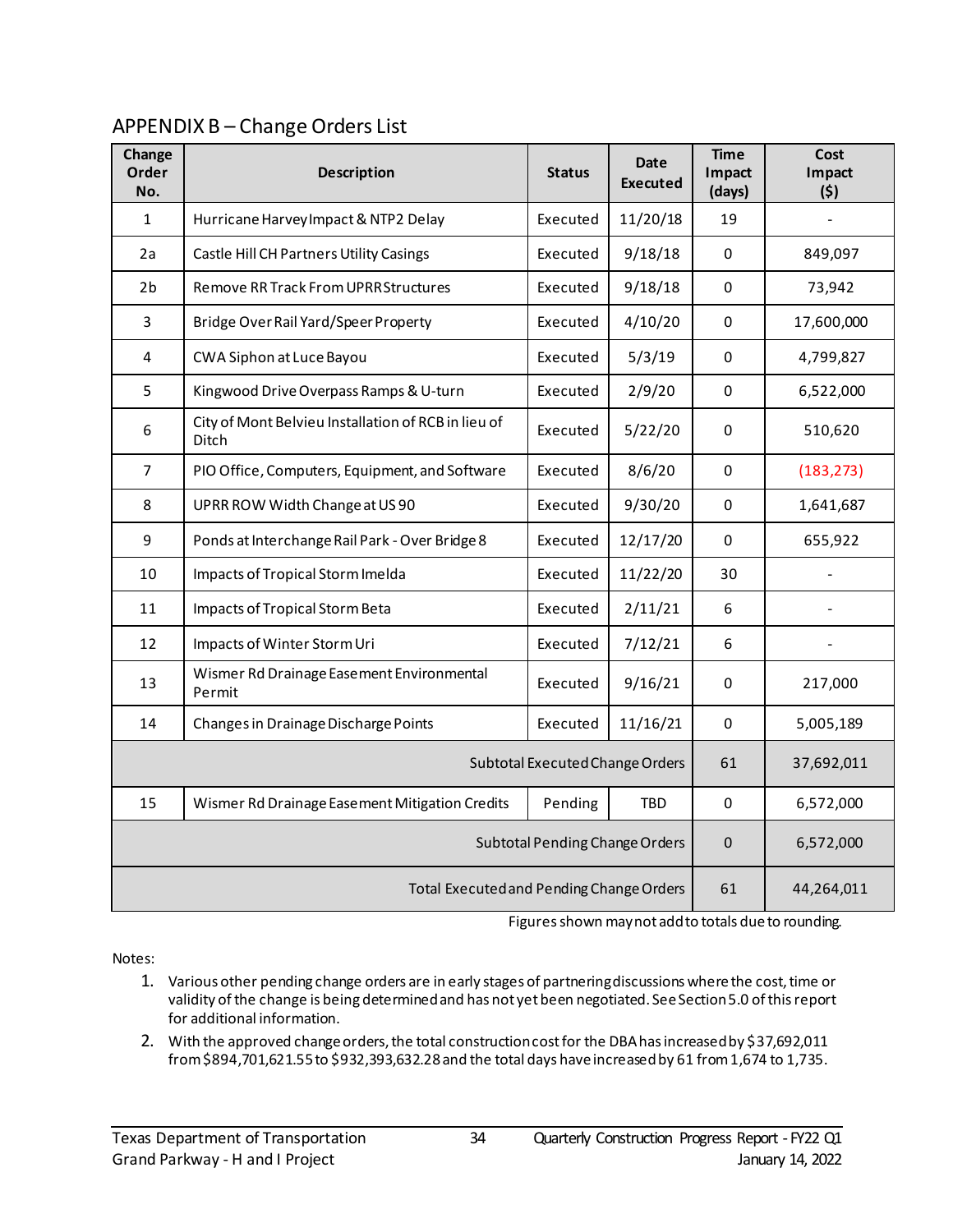#### <span id="page-34-0"></span>APPENDIX C – Commonly Used Acronyms and Abbreviations

- ACM Asbestos Containing Materials
- ATC Alternate Technical Concept
- AUA Abbreviated Utility Agreement
- CDC Centers for Disease Control and Prevention
- CRCP Continuously Reinforced Concrete Pavement
	- CTB Cement Treated Base
	- DB Design Build
- DBA Design Build Agreement
- DBB Design Bid Build
- ED Eminent Domain
- ESA Environmental Site Assessment
- FHWA Federal Highway Administration
	- FM Farm to Market Road
	- GEC General Engineering Consultant
	- GPI Grand Parkway Infrastructure, LLC (DB Contractor)
- GPTC Grand Parkway Transportation Corporation
	- IH Interstate Highway
	- IP Individual Permit
	- ITS Intelligent Transportation Systems
	- LBP Lead Based Paint
- MSE Mechanically Stabilized Embankment
- NCR Non-Conformance Report
- NTP Notice to Proceed
- NWP Nationwide Permit
- PCO Potential Change Order
- PUA Possession and Use Agreement
- PUAA Project Utility Adjustment Agreement
	- RCB Reinforced Concrete Box
	- RCO Request for Change Order
	- RFI Request for Information
	- ROE Right of Entry
- ROW Right of Way
	- SH State Highway
- TBD To be Determined
- TTC Texas Transportation Commission
- UPRR Union Pacific Railroad
- US United States Highway
- USACE United States Army Corps of Engineers
	- T&R Toll and Revenue
- TxDOT Texas Department of Transportation
- UAAA Utility Adjustment Agreement Amendment